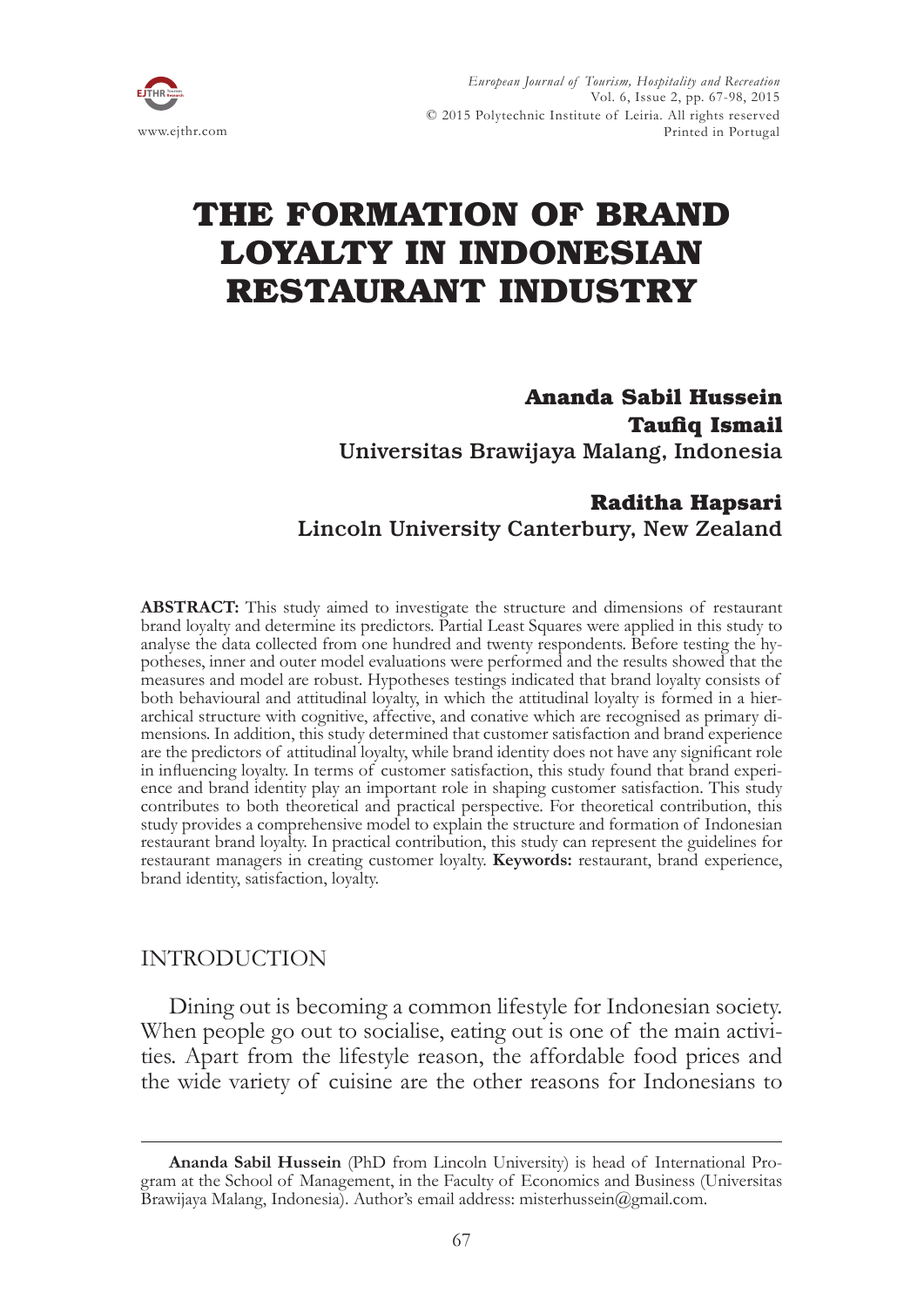dine out. To facilitate the increasing demand of the dining out activity, new restaurants have opened in Indonesia, especially in big cities. Pusat Kebijakan Ekonomi Makro/Centre of Macro Economic Policy  $(2012)$  explained that the number of restaurants increased from 1,615 in 2007 to 2,916 in 2010.

As the restaurant industry continues to grow, the issue of loyalty has increasingly received more attention (Ibrahim, 2013; Iglesias, Singh,  $\&$ Batista-Foguet, 2011). Experts (Heskett, 2002; McMullan & Gilmore, 2008; Rundle-Thiele & Maio Mackay, 2001) contended that creating and maintaining loyalty is necessary in a tight business competition, since it will make the company survive. Apart from its role in supporting business organisations to survive in a competitive environment, loyalty also has an effect in increasing business profits (Heskett, 2002; McMullan & Gilmore, 2008).

While loyalty is recognised as an important concept in marketing studies, some issues rise around this concept, especially in the area of strategic brand management (Li & Petrick, 2008; Suhartanto, Clemes, & Dean, 2013; Yulianti & Tung, 2013). First of all, there is a need to investigate the structure and dimensions of brand loyalty. Second, there is a need to analyse the relationships between brand loyalty and its determinants in the context of the restaurant industry, such as customer satisfaction, restaurant brand identity, and brand experience.

While brand loyalty has been recognised as an important concept in marketing studies, there is a lack of understanding and no consensus among scholars about the structure and dimensions of brand loyalty (Suhartanto, 2011). In the beginning of its development, brand loyalty was conceptualised as either a behaviour or attitude (Suhartanto et al., 2013). However, this conceptualisation was considered as not being enough to define loyalty, especially in the use of explaining loyalty programme (Rundle-Thiele, 2005). Kim, Jin-Sun,  $\&$  Kim  $(2008)$  argued that considering loyalty only as an attitude or a behaviour might result in the measure of spurious attitude and behaviour. Hence, it is suggested to measure loyalty as a simultaneous consideration of both attitudinal and behavioural loyalty (Dick & Basu, 1994; Suhartanto et al., 2013).

Separated from the issue of the formation and the structure of brand loyalty in the restaurant industry, scholars also give concern to the predictors of brand loyalty. In the area of brand management, several constructs such as brand experience, brand identity, and customer satisfaction are considered as essential constructs in predicting brand loyalty (Brakus, Schmitt, & Zarantonello, 2009; Yulianti & Tung, 2013). Although these variables are recognised as important in predicting brand loyalty, the relationships among these constructs are equivocal  $(I$ glesias et al., 2011; Yulianti & Tung, 2013).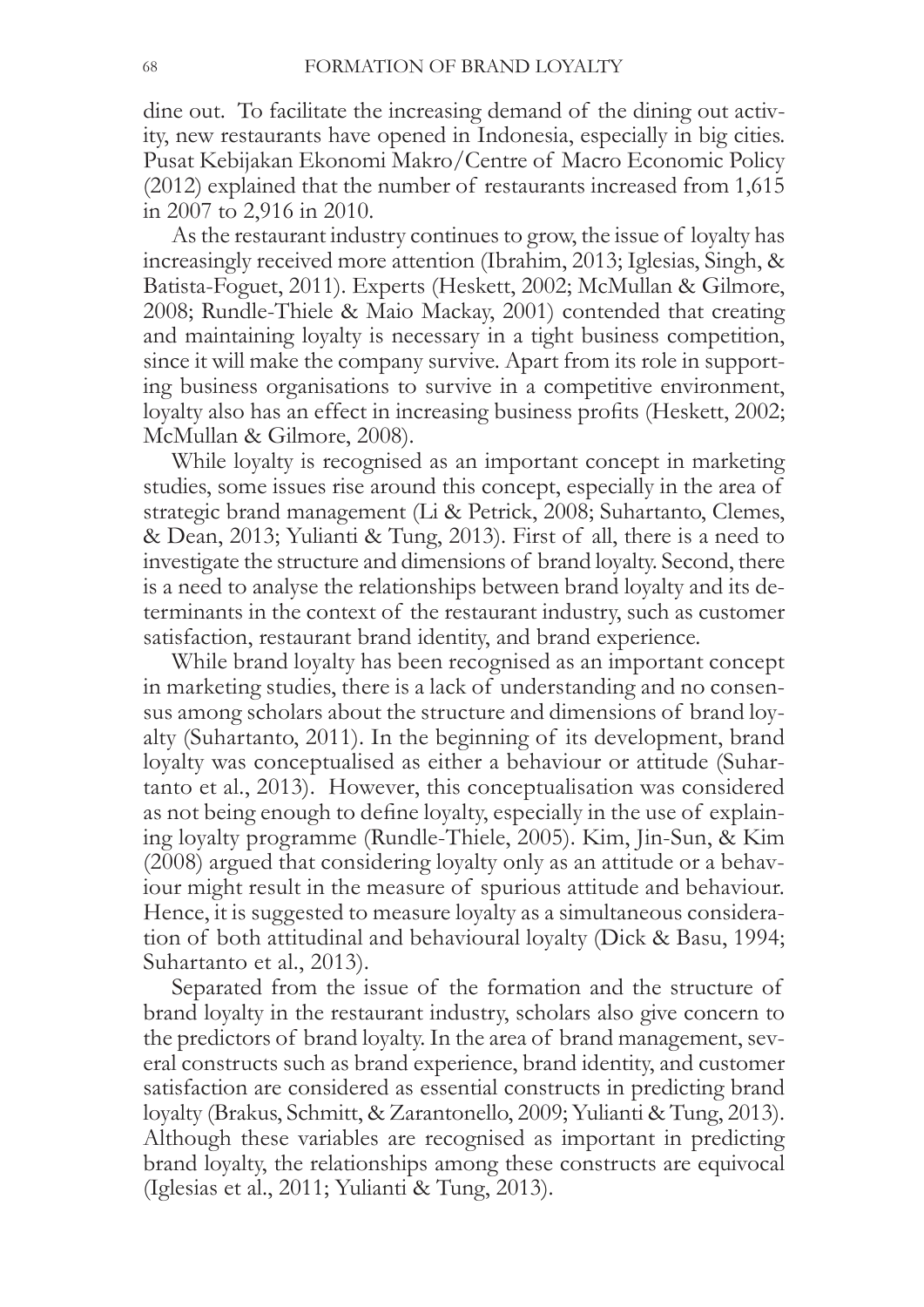Based on these research issues, this study aimed to:

- 1. investigate the structure and formation of brand loyalty, and
- 2. investigate the relationships among brand experience, brand identity, customer satisfaction, and brand loyalty in the area of restaurant management.

This study provided some contributions, as it met these two research objectives: first, this study developed and tested a comprehensive loyalty model based on tripartite theory, providing a complete and integrated analysis of the dimensions underlying customers' perceptions of brand; second, this study provided an empirical support for the examination of the linkages among brand loyalty, brand experience, brand identity, and customer satisfaction in the area of moderate upscale restaurants in Indonesia; third, the results of this study will benefit marketers and practitioners who are already operating in or preparing to enter the hospitality industry, especially the restaurant business, since the findings might help these organisations in developing and implementing successful brand management strategies.

# LITERATURE REVIEW AND MODEL DEVELOPMENT

This paper discusses the structure and formation of brand loyalty in the restaurant business in Indonesia; furthermore, it explores the relationship between brand experience, brand identity, customer satisfaction, and brand loyalty in the area of restaurant management.

The concept of loyalty has been discussed in a wide array of contexts, such as hotel (Suhartanto et al., 2013), ferry travel sector (Mc-Mullan & Gilmore, 2008), retail (Jensen, 2011; Martin, Ponder, & Lueg, 2009), supermarket (Orel & Kara, 2014), coffee outlets (Chen & Hu, 2010), and fast food industry (Etemad-Sajadi & Rizzuto, 2013). Several approaches were perceived from the structure of loyalty itself. As previously mentioned, among scholars, the concept and dimensions of loyalty are arguable, since loyalty can be perceived from a behavioural approach, attitudinal approach, and composite approach (Suhartanto et al.,  $2013$ ).

First, the definition of loyalty referred to repetitive purchasing behaviour on a particular product (Ehrenberg, 2002), which is often called as behavioural loyalty; yet, this view is arguable, since behavioural loyalty is not able to differentiate between the customers who make purchasing decisions because of genuine brand preference from those who purchase solely for convenience or cost reasons (Li & Petrick, 2008). Behavioural loyalty only portrays the surface purchase patronage (proportion of purchase, repeat purchase, purchase sequence, and probability of purchase as mentioned in Dick & Basu  $(1994)$ ) without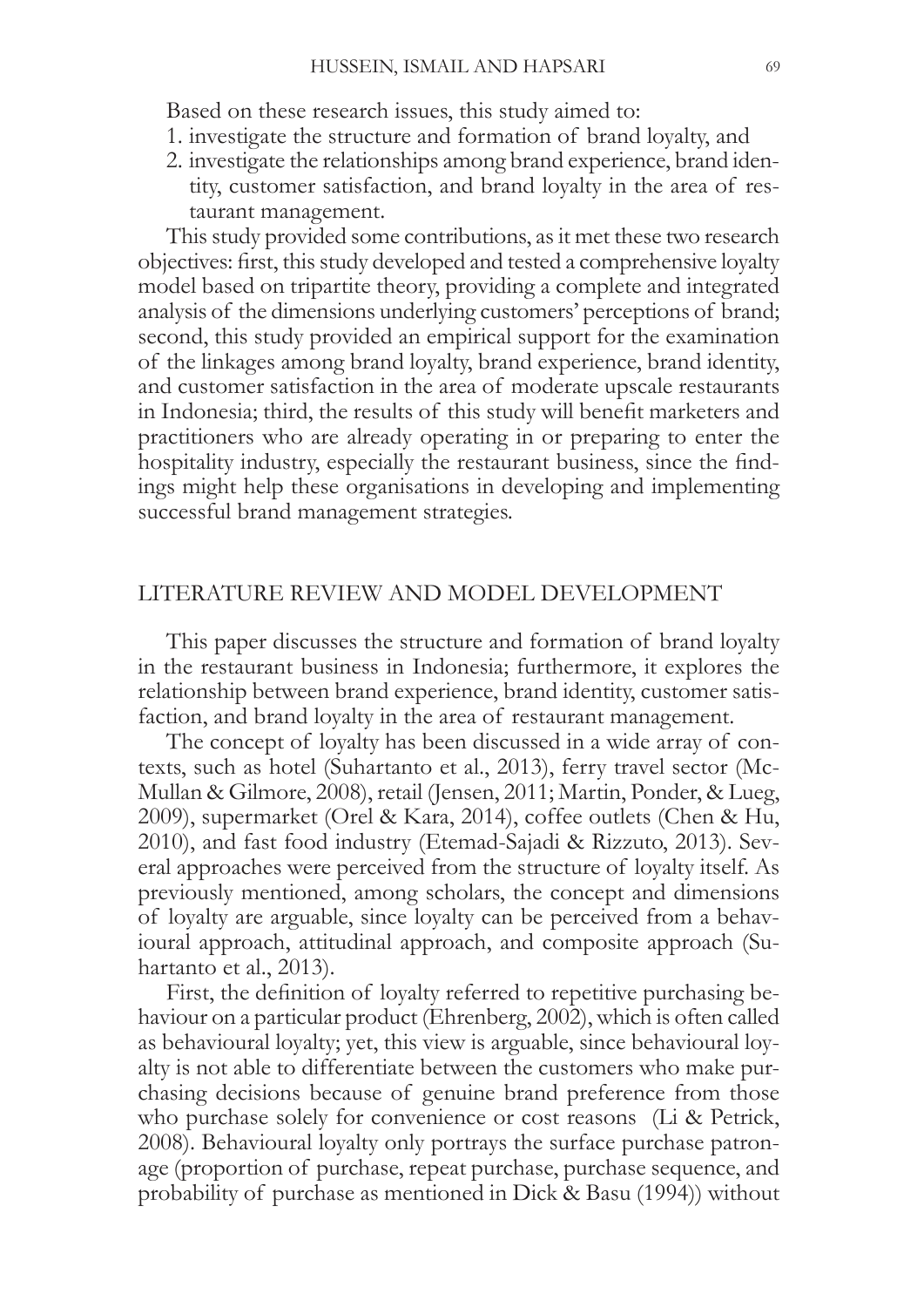considering the deeper cause of the purchase (which factors underlie the purchase). The second weakness stated by Assael  $(2005)$  was that repetitive brand purchasing may be due to inertia (only for the sake of saving time and energy) rather than a brand bond. Thus, several researchers have argued that the loyalty phenomenon (referring to behavioural purchase) cannot be adequately understood without measuring an individual's attitude toward a brand (Backman & Crompton, 1991; Dick & Basu, 1994).

The other approach to loyalty concept is the attitudinal approach. In this approach, studies were focused on customer beliefs and opinions, in respect to purchasing behaviour (Back, 2005; Mellens, Dekimpe,  $\&$ Steenkamp, 1996). Some advantages are acknowledged in using attitudinal approach. Odin, Odin, & Valette-Florence (2001) suggested that the measurement of attitudinal loyalty eludes critiques addressed to the use of interval scale for behavioural loyalty measurement. In addition, the meta-analysis study about the use of attitudinal loyalty approach found that attitude is a robust predictor of future behaviour (Glasman & Albarracín, 2006). While some advantages were recogmised about the attitudinal loyalty approach, Bennett & Rundle-Thiele  $(2002)$  explained that attitudinal loyalty has a lack of predictive power on an actual behaviour.

The third approach to loyalty is composite loyalty. Scholars (Dick) & Basu, 1994; Suhartanto, 2011) contend that loyalty should be measured by using both attitude and behaviour simulatneously, since brand loyalty is not only about the outcome of repetitive purchases, but also the results from an attitudinal process (Suhartanto, 2011). By combining both attitude and behaviour in measuring brand loyalty, the process of determining brand loyalty becomes more valid and reliable (Suhar $t$ anto, 2011). However, it is suggested that the composite loyalty is still not able to explain the complexity of customer's loyalty behaviour.

To tackle the drawbacks of these traditional loyalty concepts, scholars proposed multidimensional concepts (Harris & Goode, 2004; Jones & Taylor, 2007; Suhartanto et al., 2013). In a multidimensional approach, brand loyalty consists of multi-dimensions. Scholars such as Konecnik and Gartner (2007), Li and Petrick (2008), and Oliver (2010) explained that brand loyalty in multidimensional approach consists of cognitive, affective, conative, and actual behaviour.

Although scholars in the stream of multidimensional approach proposed that brand loyalty is formed by cognitive, affective, conative, and actual behaviour, there is no consensus among scholars about its structure and formation (Li & Petrick, 2008; Suhartanto, 2011). For that reason, in forming brand loyalty, this study integrated multidimensional approach with tripartite theory (Rosenberg  $\&$  Hovland, 1960) and the Theory of Reasoned Action (Ajzen & Fishbein, 1980).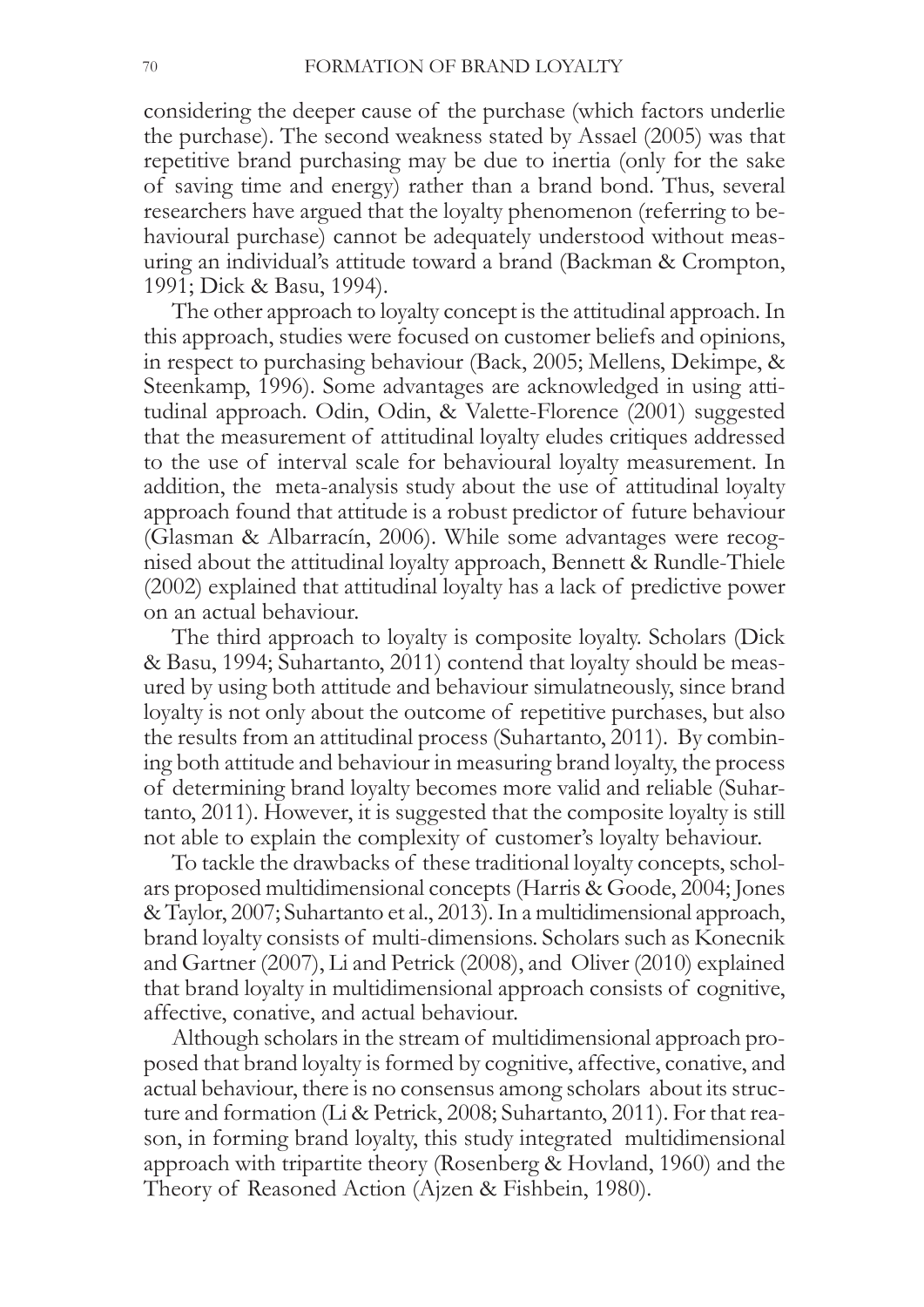Tripartite theory (Rosenberg & Hovland, 1960) claimed that an individual's attitude is an interaction among affect, behaviour, and cognition. Ajzen (2005) suggested that these three variables comprise the single construct of attitude. Hence, attitude is formed as a second order hierarchical factor with cognition, affect, and conation taking their place as the first order factors. In the domain of brand loyalty, scholars (Parkinson, Russell-Bennett, & Previte, 2012; Russell-Bennett, McColl-Kennedy, & Coote, 2007) adapted attitude and behaviour as attitudinal and behavioural loyalty. Hence, this study proposed:

H1: Attitudinal loyalty is a hierarchical construct which consists of cognitive, affective, and conative sub-dimensions.

To investigate the relationship between attitudinal and behavioural loyalty, the Theory of Reasoned-Action (TRA) from Ajzen and Fishbein (1980) should be considered (Back  $\&$  Parks, 2003) to relate customer's beliefs and attitudes to their behavioural intention. Attitudes have causal priority over behaviours (Bentler & Speckart, 1981). Attitudinal loyalty drives higher predictability of behavioural loyalty to a particular product or brand. Some studies have shown the effect of attitudinal loyalty on behavioural loyalty (Parkinson et al., 2012; Suhartanto et al., 2013).

Therefore, this study proposed that:

H2: Attitudinal loyalty has a significant effect on behavioural loyalty. Mainstream marketing considers loyalty and its presumed main antecedent, that is, satisfaction, as the basis of marketing theory (Dick & Basu, 1994). Although the literature on marketing has recognised customer satisfaction as a significant antecedent to customer loyalty, the relationships between both satisfaction constructs – transactionspecific and overall – with customer loyalty have mostly been studied separately (Bodet, 2008). Several researchers pointed out that customer satisfaction directly influences customer loyalty (Cater & Cater, 2009; Orel & Kara, 2014). Prior studies found that satisfac-

tion and attitudinal loyalty are highly associated with a positive relationship (Bennet & Rundle-Thiele, 2004; Rauyruen & Miller, 2007). Hence, this study proposed:

H3: Customer satisfaction has a significant effect on attitudinal loyalty.

A brand can provide significant means of differentiation and thus competitive advantage for products and services (Aaker, 1991; Gardner & Levy, 1955; Keller, 1993). Lee and Jeong (2014) stated that marketing practitioners and scholars accordingly have paid special attention to the importance of creating brand experience, which plays a critical role in developing marketing strategies for goods and services. Delivering distinctive brand experience is important for the restaurant business, since customers are exposed to several brand-related stimuli as part of marketing communications before they make purchase decisions from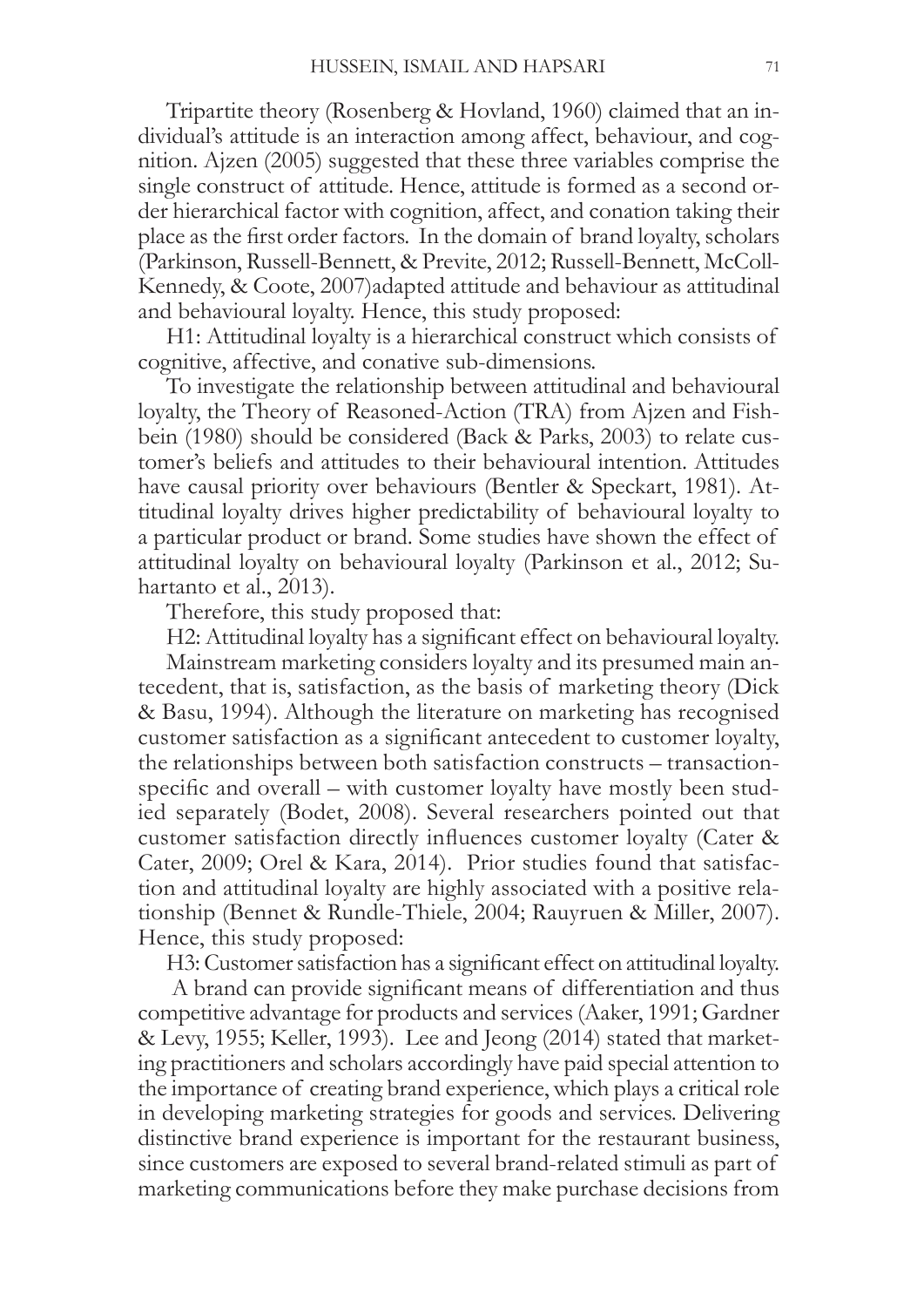various existing restaurant businesses. Brakus et al. (2009) have identified brand experience as an important factor that influences customer perception of the brand and purchase behaviour. Buhalis (2000) stated that brand experience applies to all kinds of products and services as examined in the experience products, such as those found in tourism (Barnes, Mattsson, & Sørensen, 2014); therefore, it may also apply to the restaurant business. Further, Brakus et al. (2009) found an empirical support to the relationship between the overall brand experience scale and both customer satisfaction and customer loyalty. Based on the prior researches, this study proposed that:

H4: Brand experience has a significant effect on customer satisfaction.

H5: Brand experience has a significant effect on attitudinal loyalty.

Brand experience may also influence perceived brand identity. Hultén (2011) mentions that the concept of brand identity is defined as a unique set of brand associations that a firm can create or maintain. It may involve a value-proposition with functional, emotional, or self-expressive benefits. The brand identity is a unique set of brand associations that the brand strategist aspires to create or maintain; through brand identity, a company seeks to convey its individuality and distinctiveness (Srivastava, 2011); moreover, the brand identity is a dynamic process developing over time through mutually influencing inputs brand managers and other social constituents (such as consumers) (da Silveira, Lages, & Simões, 2013). Srivastava (2011) said that a brand should reflect consumers' benefits and expectations. Identity has originated from earlier action of a brand (Janonis, Dovalienė, & Virvilaitė, 2007). Therefore, the understanding about brand identity signifies that attitude toward brand is being changed (Srivasta, 2011). We proposed an idea that brand experience may boost brand identity as consumers – by their experience or exposure to a particular brand – generate their own associations, which possibly either conform to or contradict the brand associations intended by the firm. Besides, this study also investigates the mediating effect of brand identity and customer satisfaction on attitudinal loyalty. Thus, this study proposed:

H6: Brand experience has a significant effect on brand identity.

H7: There is an indirect effect of brand experience on attitudinal loyalty through brand identity and customer satisfaction.

As a brand should reflect consumers' benefits and expectations (Srivasta, 2011), brand identity is assumed to be able to influence customer satisfaction. The concept of satisfaction tells about expectation and actual benefits perceived by consumers in post consumption; yet, satisfaction can be both pre-consumption and post-consumption in a repeat purchase context (Bennet & Rundle-Thiele, 2004). Srivasta (2011) stated that understanding brand identity signifies that the atti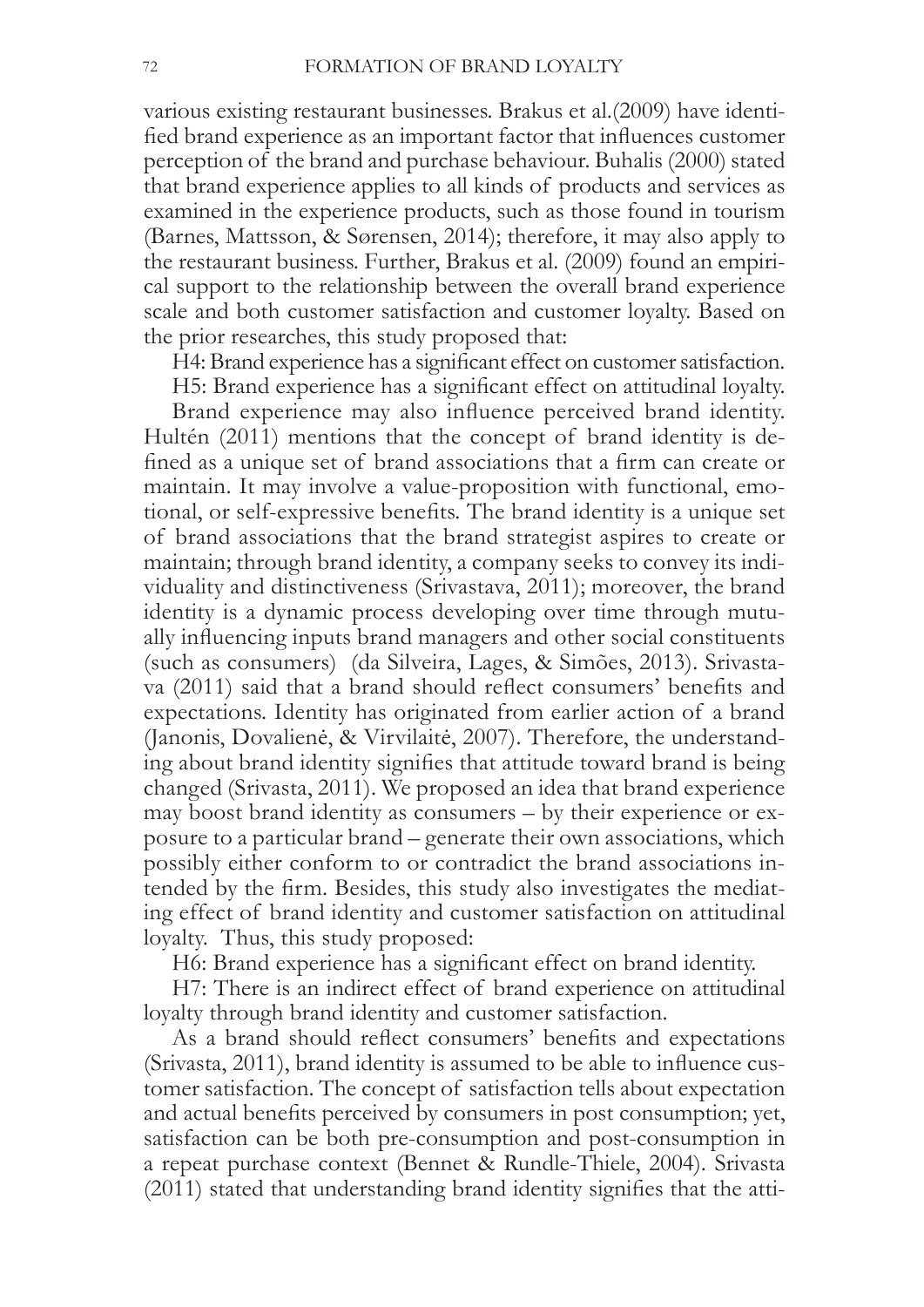tude towards a brand is being changed; hence, brand identity may influence attitudinal loyalty as well.

H8: Brand identity has a significant effect on customer satisfaction. H9: Brand identity has a significant effect on attitudinal loyalty.

Finally, since we had predicted that there is a significant effect of brand identity on customer satisfaction and customer satisfaction is the essential predictor of attitudinal loyalty, this study also examines the mediation role of customer satisfaction on the relationship between perceived brand identity and attitudinal loyalty.

H10: Customer satisfaction mediates the effect of perceived brand identity on attitudinal loyalty.

Based on the review of literature, a conceptual model is proposed by this study. Figure 1 depicts the conceptual model used in this study.



**Figure 1. Research Model**

# RESEARCH METHOD

### *Sample*

The respondents to this study are the customers of moderate upscale restaurants in Malang City, East - Java Province, Indonesia. A total of 150 questionnaires were distributed, whereas 120 that might be used for this study yielded an  $80\%$  response rate. These respondents were recruited using convenience sampling method.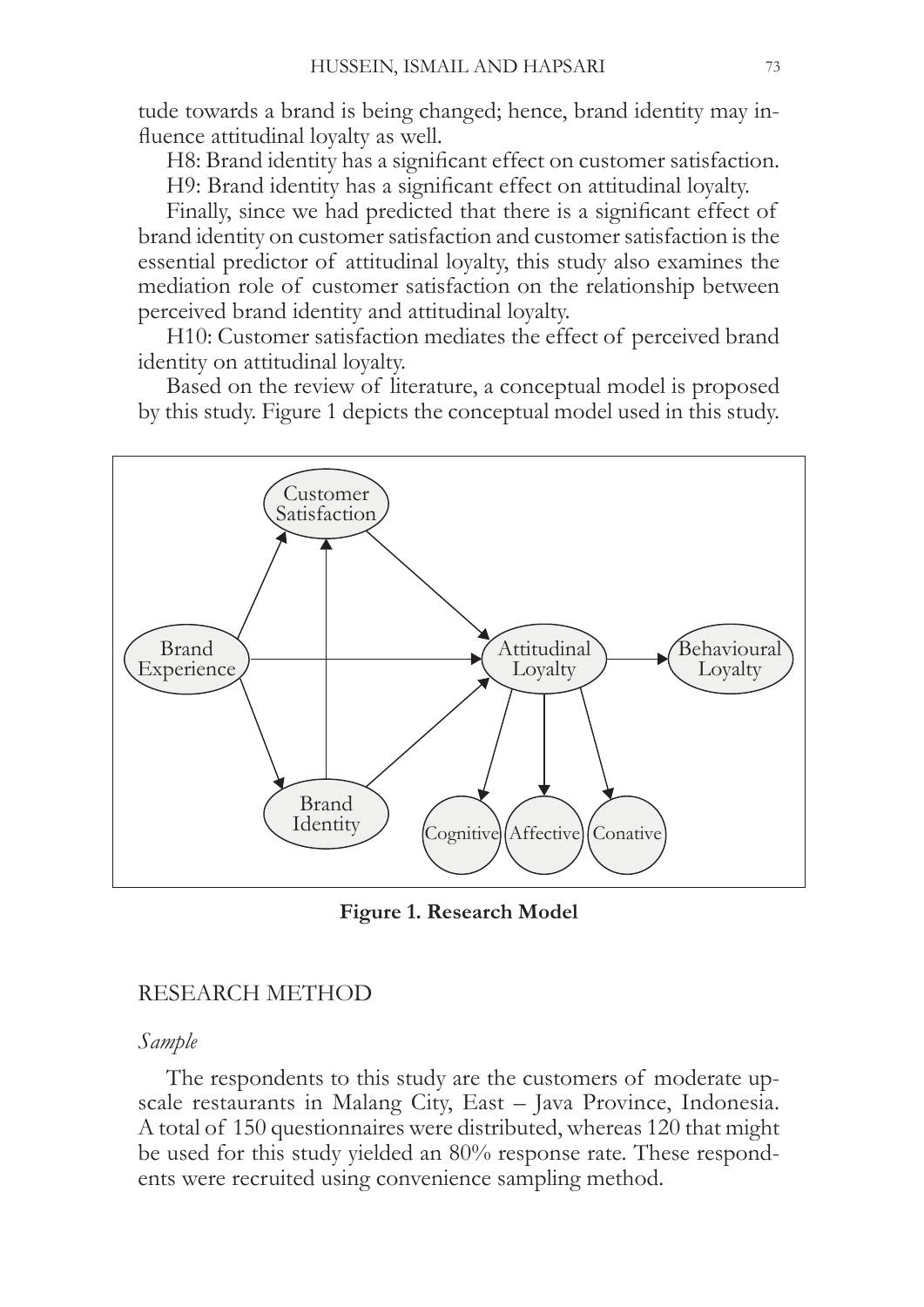The following is the demographic profile that emerged from the sample: 55% of the respondents are female, around  $43\%$  are aged between 26 and 35 years,  $87.7\%$  have tertiary education, and  $52.5\%$  have more than Rp. 3.000.000 income. Table 1 presents the demographics of respondents to this study.

| <b>Variables</b> |                             | Percentage     |
|------------------|-----------------------------|----------------|
|                  | Male                        | 45             |
| Gender           | Female                      | 55             |
|                  | 18-25                       | 33             |
|                  | $26 - 35$                   | 43             |
| Age              | $36 - 45$                   | 19             |
|                  | $46 - 55$                   | 5              |
|                  | $>55$                       | $\overline{0}$ |
|                  | High School                 | 11             |
|                  | Diploma                     | 8              |
| Education        | Undergraduate               | 52             |
|                  | Postgraduate                | 27             |
|                  | Doctoral                    | $\mathfrak{Z}$ |
|                  | $<$ Rp.1000.000             | $\mathfrak{Z}$ |
| Monthly Income   | Rp 1.000,000 - Rp 2.000.000 | 15             |
|                  | Rp. 2000.000-Rp3.000.000    | 25             |
|                  | $>$ Rp 3.000.000            | 53             |

Table 1. Respondents' Profile

#### *Measurement*

The measurements of the constructs proposed in this study were drawn from the literature (Brakus et al., 2009; Kapferer, 2008). These constructs were developed by using multi-item scales adapted from previous studies, especially in the context of brand management and hospitality studies. A 5-point likert scale anchored by 1 (strongly agree) and 5 (strongly disagree) was used by this study to measure the items.

To have a comprehensive understanding about brand loyalty, this study suggested that brand loyalty consists of behavioural and attitudinal components. According to previous studies (De Wulf, Odekerken-Schröder, & Van Kenhove, 2003; Suhartanto et al., 2013), behavioural loyalty is consumers' purchasing frequency and amount spent at a provider compared to the amount spent at other providers. Three self-reported behaviour items adapted from Han, Kwort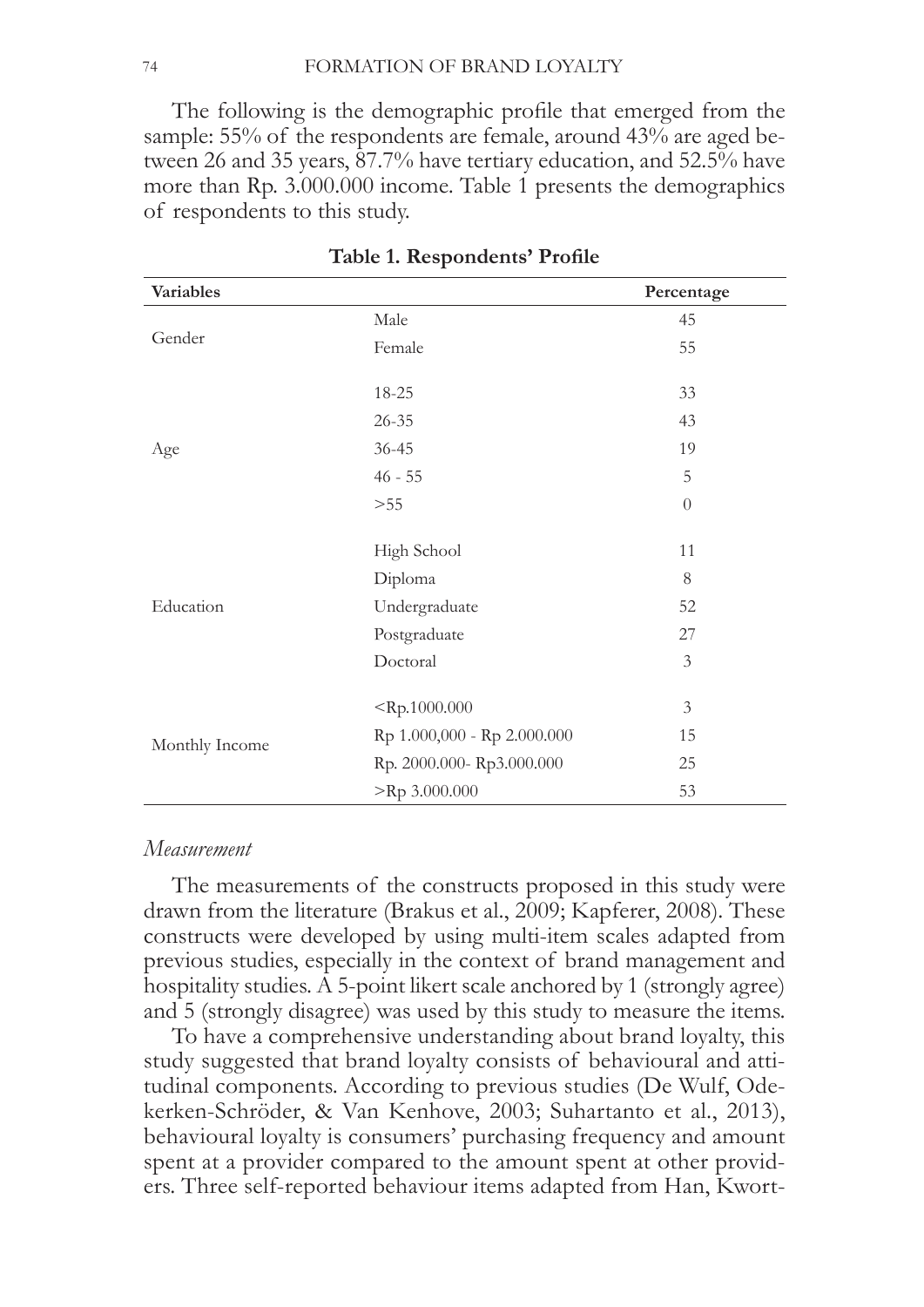nik, & Wang's (2008) and Suhartanto (2011) were used to measure the construct of behavioural loyalty. Furthermore, attitudinal loyalty, which is defined as the level of dispositional commitment in terms of some unique value association with the brand (Chaudhuri & Holbrook, 2001), was measured in hierarchical model with three dimensions – cognitive, affective, and conative. The dimension of cognitive was measured by five items, while the affective dimension was measured by four items, and five items measured the conative dimension. The items used to measure these dimensions were adapted from Li and Petrick's (2008) and Suhartanto's (2011) studies. Customer satisfaction was measured by five items adapted and developed from Suhartanto (2011). Brand experience was gauged by 12 items  $-$  these items were adapted from Brakus et al. (2009). Twelve items, adapted and developed from Kapferer (2008), were used to measure the construct of brand identity.

Before distributing the questionnaires, the instruments have been presented and consulted with both academics and restaurant practitioners to improve the face validity of the constructs. In addition, prior to the data collection, a preliminary study had been conducted and it indicated that all of the constructs were valid and reliable.

#### Data Analysis

Partial Least Squares (PLS) were employed by this study to analyse the data and test the hypotheses. Some contentions were behind the selection of using PLS in this study. First of all, Aibinu and Al-Lawati (2010) suggested that measuring individuals' perceptions using Likert scales will likely yield non-normally distributed responses. PLS is a type of Structural Equation Modelling (SEM) technique which is based on variance. This technique is distribution-free, which does not require or exclude any distributional form for the measured variables (Wold, 1982). For that reason, this technique is suitable for analysing data from non-normal distributions (Falk & Miller, 1992). Another reason for using PLS is based on Abdi's suggestion (2007) that the aim of PLS is to predict the effects of a set of independent variables on a set of dependent variables. He explained that PLS is a multivariate technique to compare multiple response variables and multiple explanatory variables. Though it is similar to principal components analysis (PCA), PLS is believed to be a better option than multiple linear regression and PCA regression techniques, since it presents more vigorous model parameters that do not change with new calibration samples from the population (Falk & Miller, 1992).

In terms of analysing data, two steps of analysis were required by PLS. The first step is outer model evaluation that consists of conver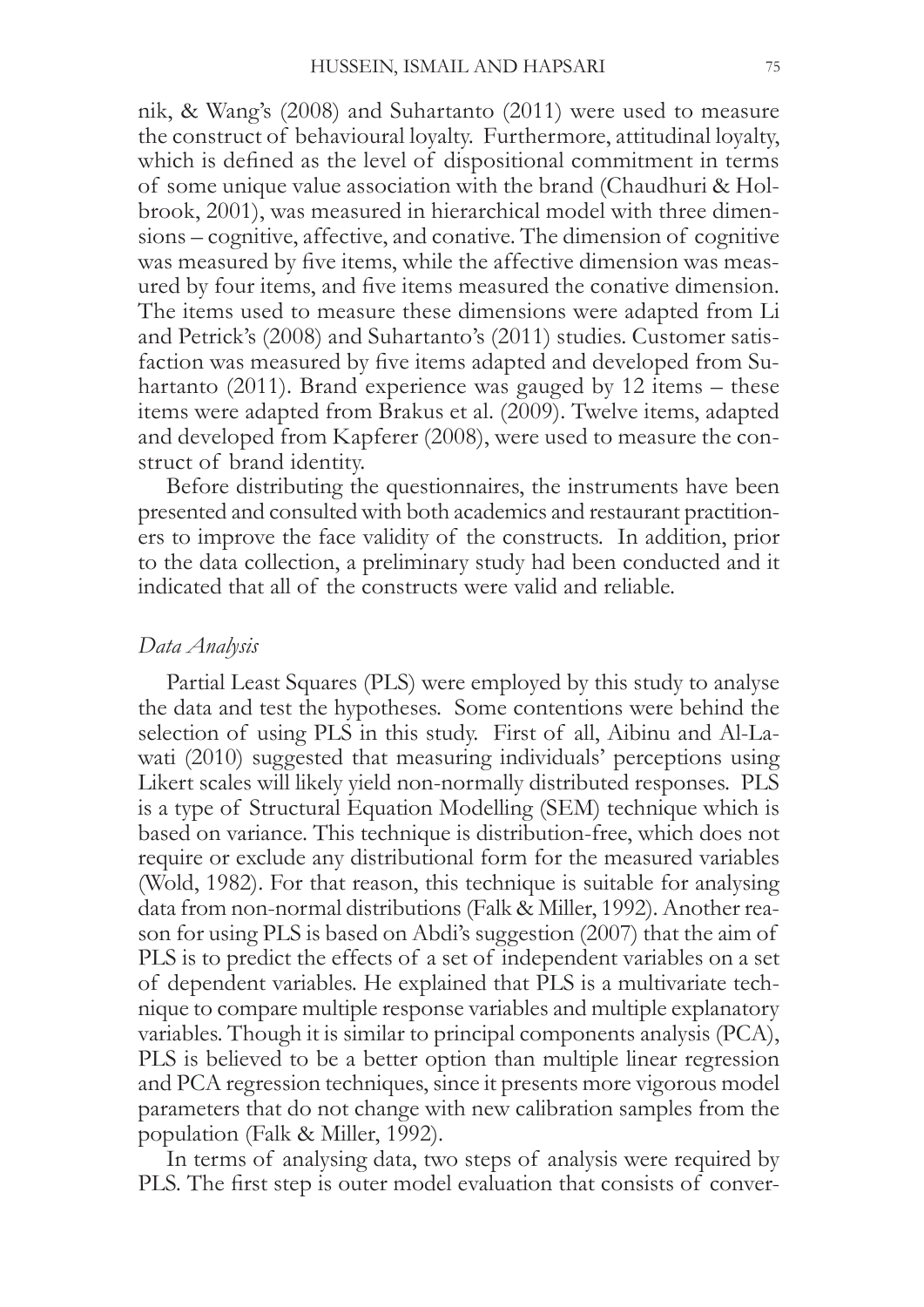gent and discriminant validity and unidimensionality test. A construct will be free of convergent validity problems if each item has the score of factor loading higher than 0.7 and Average Variance Extracted (AVE) higher than  $0.5$  (Hair, Black, & Babin, 2010). Discriminant validity was evaluated using an approach proposed by Chin  $(2010)$ . This approach suggested that none of the items should load higher on another construct than it does on the construct it intends to measure. In other words, the value of the factor loading should be higher than the cross loadings. A construct will be unidimensional if it has the score of composite reliability and alpha Cronbach more than 0.7 (Hair et al., 2010). The second step is inner model evaluation, which will be indicated by the score of coefficient of determination and the index of goodness of fit. Following Falk and Miller (1992), the variance explained for endogenous variables should exceed 0.10. For the index of goodness of fit, Daryanto, de Ruyter, & Wetzels (2009) suggested that the baselines are GoF small =  $0.1$ , GoF medium =  $0.25$ , and GoF  $large = 0.36$ .

#### FINDINGS

#### *The Evaluation of Outer Model*

The first outer model evaluation is convergent validity. This study used two indicators – score of factor loadings and Average Variance Extracted (AVE) to evaluate the convergent validity of the model. The score of factor loadings varies between -0.531 and 0.943. Following Hair et al.'s suggestion (2010), a construct should not have items which have score loading below 0.6. Therefore, four items (i.e.  $BE_3$ ,  $BE$  4,  $BE$  11 and  $BID$  9) were deleted. The estimation after deleting these items showed that all of the items have the score of factor loadings above the required threshold. Furthermore, the score of AVE, which is ranged from  $0.569$  to  $0.847$ , also indicated that all constructs do not have convergent validity problems, which means each indicator has a high level of connection with its corresponding variable (see Appendix 1).

The unidimensionality test indicates that the score of composite reliability for each construct ranged from  $0.868$  to  $0.965$ , all of which are beyond the cut-off value  $(0.70)$  (Nunnally, 1978). Similar to the score of composite reliability, the score of alpha Cronbach is also above the cut-off value (ranged from  $0.811$  to  $0.954$ ). These results mean all constructs used in this study have an acceptable degree of consistency and are thus considered reliable. Table 2 shows the score of composite reliability and alpha Cronbach for each construct.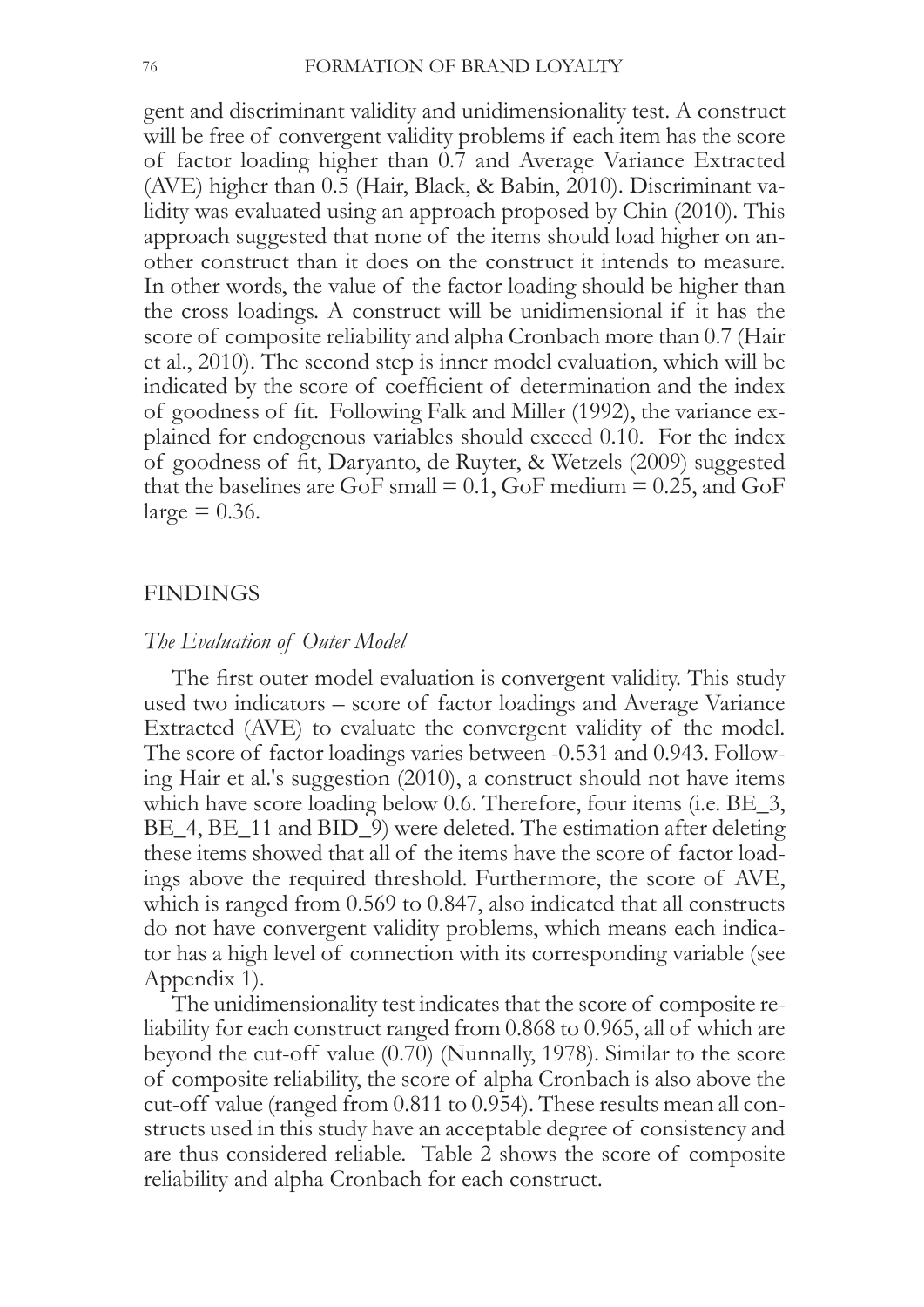|                              | Cronbach's Alpha | <b>Composite Reliability</b> |
|------------------------------|------------------|------------------------------|
| Affective                    | 0,842            | 0,894                        |
| Attitudinal Loyalty          | 0,937            | 0,945                        |
| <b>Brand Experience</b>      | 0,921            | 0,934                        |
| <b>Brand Identity</b>        | 0,917            | 0,932                        |
| Behavioural Loyalty          | 0,866            | 0,918                        |
| <b>Customer Satisfaction</b> | 0,954            | 0,965                        |
| Cognitive                    | 0,877            | 0,911                        |
| Conative                     | 0,811            | 0,868                        |

**Table 2. Summary of Reliability Test**

In this study, the value of the factor loading for almost each construct is higher than its crossloading score. However, the crossloading analysis showed that the item of BID\_11 has crossloading score higher than the construct of customer satisfaction. Therefore, this item was deleted. The deletion of BID\_11 slightly changed the score of AVE  $(0.604)$ , composite reliability  $(0.932)$ , and alpha Cronbach  $(0.917)$  for the construct of brand identity. In addition, these changes made that all of the values of factor loading for each construct is higher than the crossloading. Therefore, it can be said that there is no further discriminant validity problem (see Appendix 2).

### *The Evaluation of Inner Model*

After ensuring the robustness of the measures, the next step is to provide validation that supports the theoretical model, as demonstrated by the structural model (Chin, 2010). For this study, the value ranged from  $0.604$  to  $0.786$ . Figure 2 shows the PLS analysis for the model built.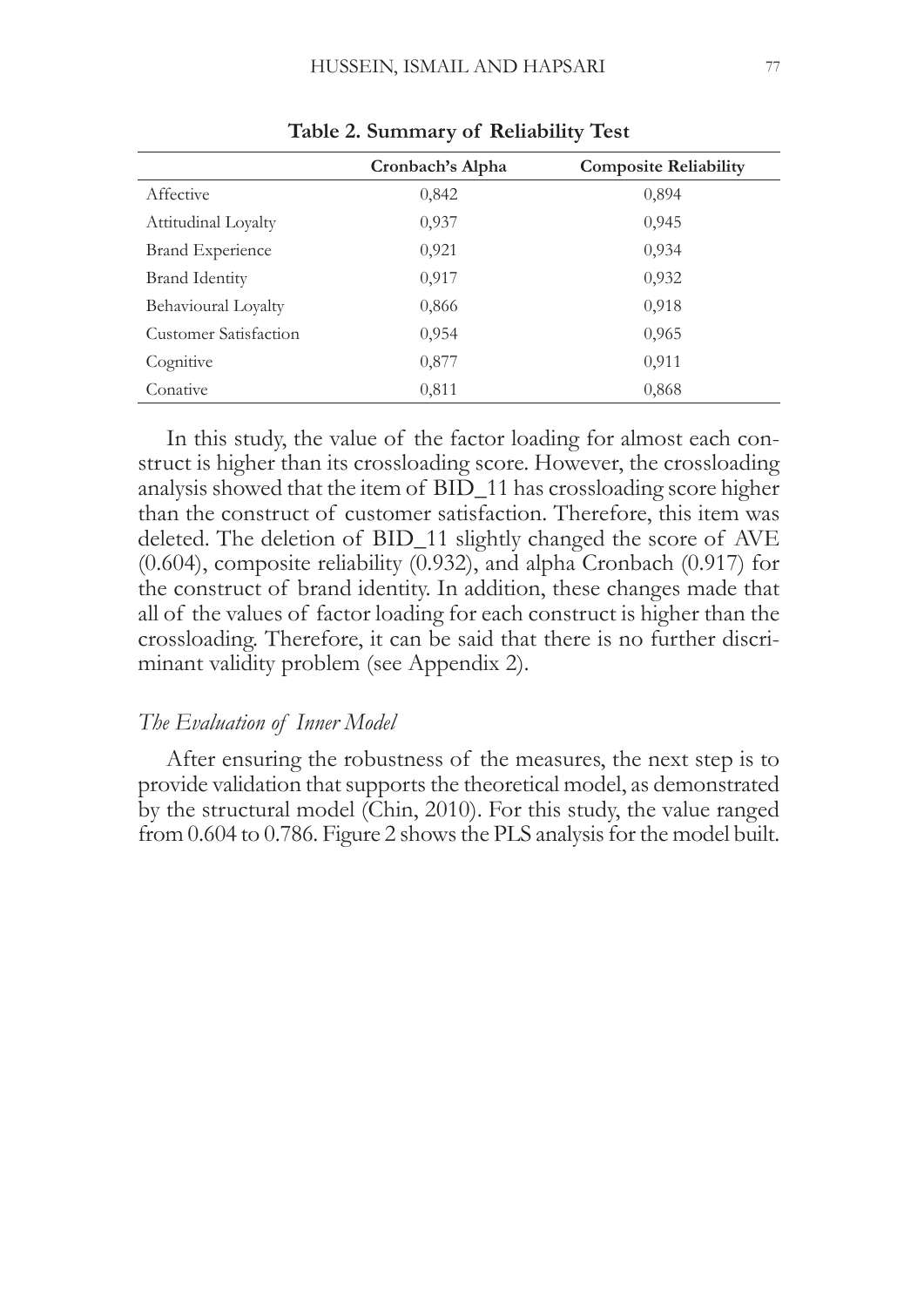

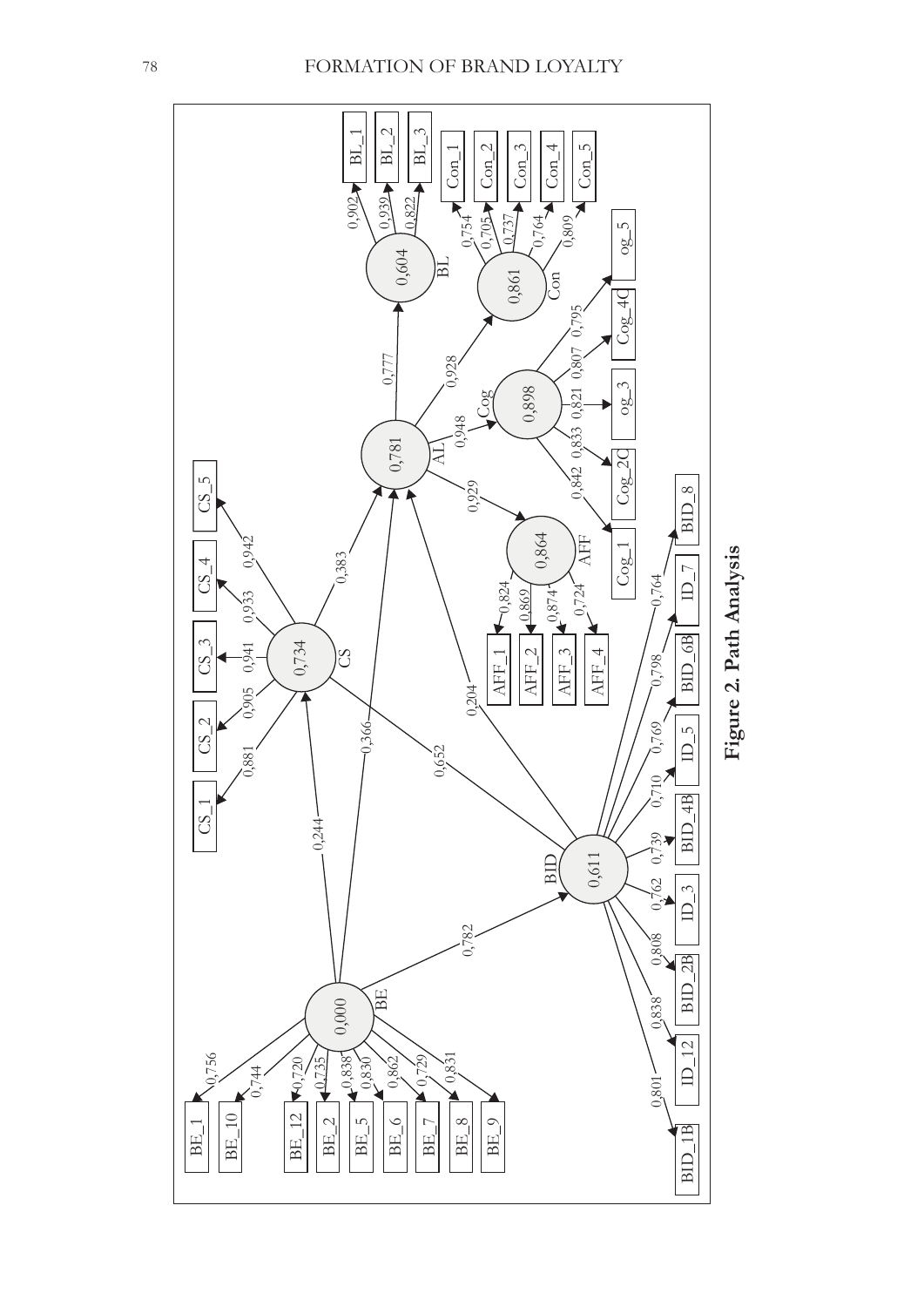To ensure the robustness of the model, this study also employed GoF indicator. The calculation of GoF indicates that the index is 0.557. Since GoF index for the model tested in this study exceeds  $0.36$ , the model proposed in this study should be considered robust. See Table 3 for the score of and the calculation of GoF.

| Constructs                   | R <sub>2</sub> | Communality |
|------------------------------|----------------|-------------|
| Attitudinal Loyalty          | 0,785          | 0,557       |
| <b>Brand Experience</b>      | 0,629          | 0,582       |
| <b>Brand Identity</b>        | 0,604          | 0,604       |
| Behavioural Loyalty          | 0,743          | 0,790       |
| <b>Customer Satisfaction</b> | 0,552          | 0,847       |
| GoF                          | 0.557          | 0,563       |

**Table 3. Calculation of Goodness of Fit Index**

The results of the GoF index indicated that the model tested for this study is robust. Therefore, hypotheses testing can be conducted.

### $Hyptbeses$  Testing

Research objective one is about the structure and formation of restaurant brand loyalty. The results of second order confirmatory factor analysis (CFA) indicated that cognitive ( $\lambda = 0.948$ ; t = 107.535), affective ( $\lambda = 0.929$ ; t = 74.120), and conative ( $\lambda = 0.928$ ; t = 71.753) have a significant effect on attitudinal loyalty. These significant findings mean these three dimensions are the dimensions of attitudinal loyalty. It means Hypotheses 1a, 1b, and 1c are supported. A further finding indicates that cognitive ( $R2 = 0.898$ ) is the dimension which has the most dominant effect on attitudinal loyalty, followed by affective (R2  $= 0.864$ ), and conative (R2 = 0.861), respectively.

This study proposed that attitudinal loyalty is the determinant of behavioural loyalty. The hypothesis testing showed that attitudinal loyalty has a positive significant effect on behavioural loyalty ( $\lambda = 0.777$ ; t  $=$  11.724). This effect means that the more positive an individual's attitude toward restaurant brand, the more loyal the individual is toward the brand. This result supports Hypothesis 2.

While research objective one investigates the dimensions and structure of brand loyalty, research objective two determines the relationships among brand loyalty and its predictors, namely customer satisfaction, brand experience, and brand identity. Hypothesis 3 stated that customer satisfaction has a significant positive effect on attitudinal loyalty. The hypothesis testing finds that there is a significant positive effect of customer satisfaction on attitudinal loyalty ( $\lambda = 0.383$ ; t =  $3.926$ ), which means Hypothesis  $3$  is supported.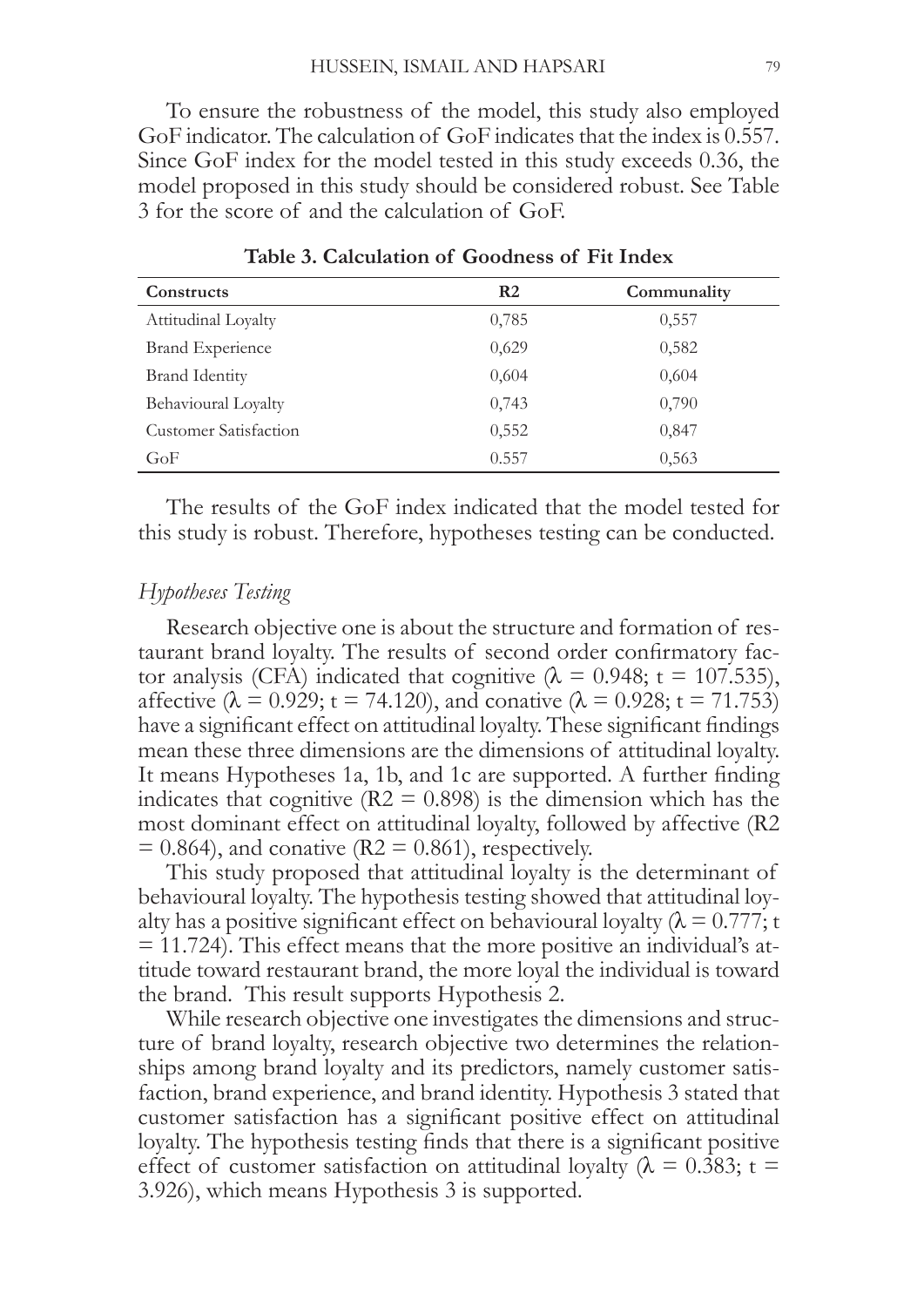The effect of brand experience on customer satisfaction was proposed by Hypothesis 4. The hypothesis testing demonstrated that there is a positive significant effect of brand experience on customer satisfaction ( $\lambda$  = 0.244; t = 2.892). The more positive the experience that the customer has with the brand, the more satisfaction the customer gets from the brand of the restaurant. This finding means Hypothesis 4 is supported. Similar to this effect on satisfaction, the positive significant effect ( $\lambda$  = 0.365; t = 4.240) is also found in the relation between brand experience and attitudinal loyalty, as proposed by Hypothesis 5. This positive effect indicates that the more positive the experience is perceived by the customer about the restaurant brand, the more positive their attitude will be, which leads them to be loyal to the brand. In addition, this study found that brand experience is an essential determinant for brand identity. The statistic estimation confirmed that there is a positive significant effect of brand experience on restaurant brand identity ( $\lambda = 0.781$ ; t = 22.223). It means Hypothesis 6 is supported. Hypothesis 7 proposed that brand experience has indirect effects on attitudinal loyalty via customer satisfaction. To test these hypotheses, this study used the mediation analysis steps proposed by Baron and Kenny (1986) and also employed Sobel test. To test the mediation effect, the predictor should have a significant effect on mediating variable and mediating variable has a significant effect on criterion. In this study, brand experience has a significant effect on customer satisfaction and customer satisfaction has a significant effect on attitudinal loyalty. Therefore, there is an indirect effect of brand experience on attitudinal loyalty through customer satisfaction. Sobel test was employed to see whether this indirect effect has a significant effect. The result of Sobel test shows that the value of t-statistic is  $2.348$  ( $p=0.02$ ). Therefore, it can be declared that there is a significant indirect effect of brand experience on attitudinal loyalty through customer satisfaction, which means Hypothesis 7 is supported.

Hypothesis 8 proposed that there is a positive significant effect of brand identity on customer satisfaction. Hypothesis testing found that t-statistic is 8.045 and path coefficient is 0.652, which means Hypothesis 8 is supported. While having a significant effect on satisfaction, brand identity does not have a significant effect on attitudinal loyalty  $(\lambda = 0.203$ ; t = 1.706). For that reason, Hypothesis 9 is not supported. The indirect effect of brand identity on attitudinal loyalty is proposed by Hypothesis 10. Similar to the Hypothesis 7 testing, to test the indirect effect of brand identity on attitudinal loyalty through customer satisfaction, this study followed Baron and Kenny's (1986) suggestion. Based on this formulation, brand identity, as a predictor, has a significant effect on customer satisfaction (mediator), and customer satisfaction as a mediator has a significant effect on attitudinal loy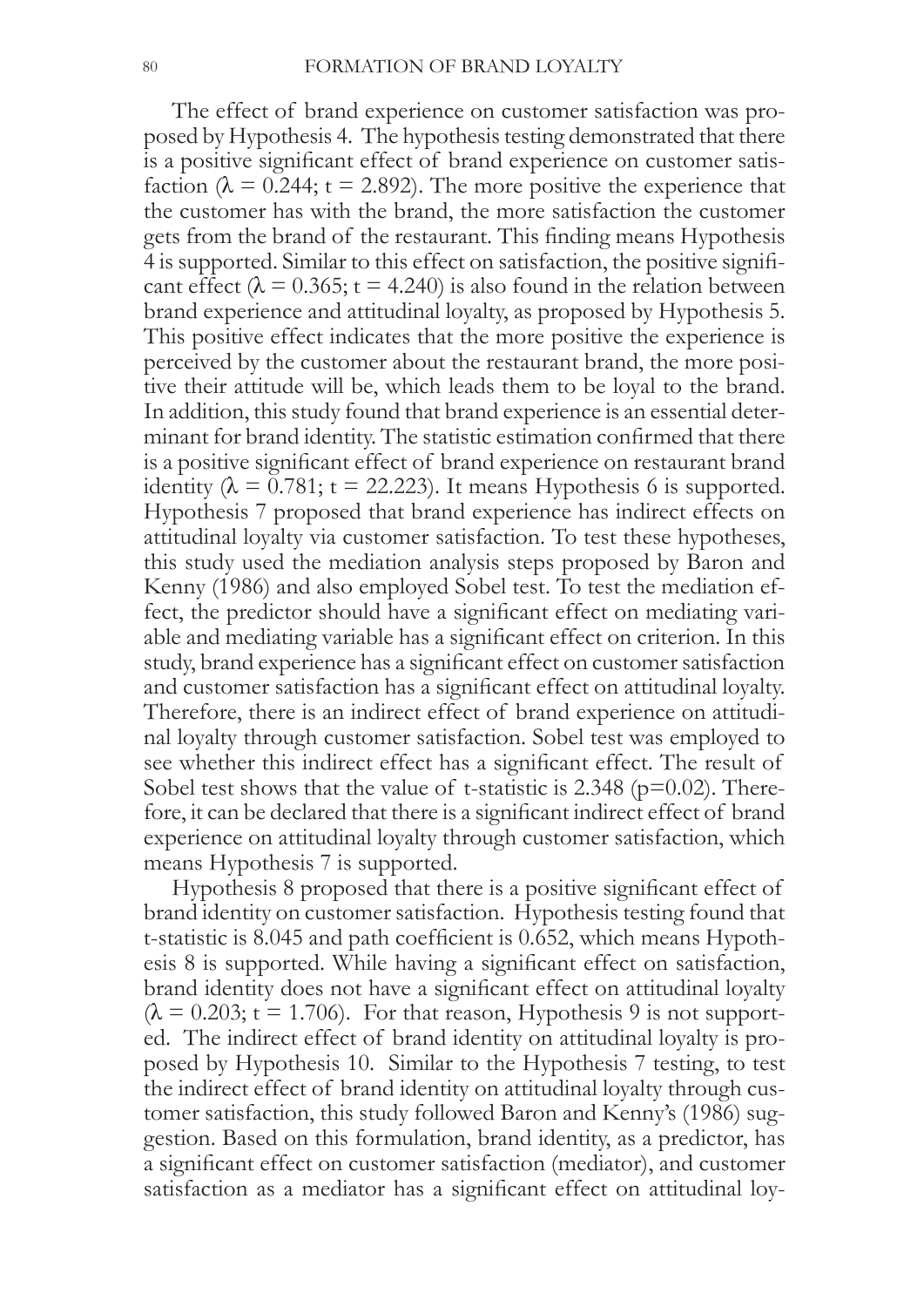alty (criterion). Hence, there is an indirect effect in this relationship. To test the hypothesis, the t-statistic was generated by using Sobel test calculation, indicating that t-statistic is 3.635 ( $p \le 0.05$ ). Thus, Hypothesis 10 is supported, which means there is a significant indirect effect of brand identity on attitudinal loyalty through customer satisfaction. Table 4 summarises the results of hypothesis testing.

| Path                  | <b>Path Coefficient</b> | <b>T-statistics</b> | Hypothesis    |
|-----------------------|-------------------------|---------------------|---------------|
| $AL \rightarrow Cog$  | 0,948                   | 111,262             | Supported     |
| $AI. \rightarrow AFF$ | 0,929                   | 79,212              | Supported     |
| $AL \rightarrow Con$  | 0,927                   | 77,048              | Supported     |
| $AL \rightarrow BL$   | 0,777                   | 11,66               | Supported     |
| $CS \rightarrow AL$   | 0,383                   | 4,088               | Supported     |
| $BE \rightarrow CS$   | 0,244                   | 2,847               | Supported     |
| $BE \rightarrow AL$   | 0,365                   | 4,544               | Supported     |
| $BE \rightarrow BID$  | 0,781                   | 22,599              | Supported     |
| BE->CS->AL            |                         | 2,348               | Supported     |
| $BID \geq CS$         | 0,652                   | 8,117               | Supported     |
| $BID \rightarrow AL$  | 0,203                   | 1,735               | Not supported |
| BID->CS->AL           |                         | 3,635               | Supported     |

**Table 4. Summary of Hypothesis Testing**

### DISCUSSION AND CONCLUSION

Two research objectives were addressed in this study. First, this study investigated the structure and the formation of brand loyalty in Indonesian moderate scale restaurants. Second, this study looked deeper on the linkages among brand loyalty and several marketing constructs, namely brand experience, brand identity, and customer satisfaction. To get a comprehensive idea related to the structure and formation of brand loyalty, tripartite hierarchical attitudinal loyalty combined with the approach of composite loyally was used in this study. Overall, this study provides valuable insights in defining brand loyalty in the restaurant industry, as well as in determining the constructs which form brand loyalty. The following section will discuss the findings of this study.

As proposed by Hypothesis 1, this study found that attitudinal loyalty is formed in a hierarchical structure consisting of three dimensions, namely cognitive, affective, and conative. This finding is in accordance to Tripartite Theory (Rosenberg & Hovland, 1960), which proposed that attitude is a second-order hierarchical factor with cognition, affect, and conation serving as the first-order factors. Further,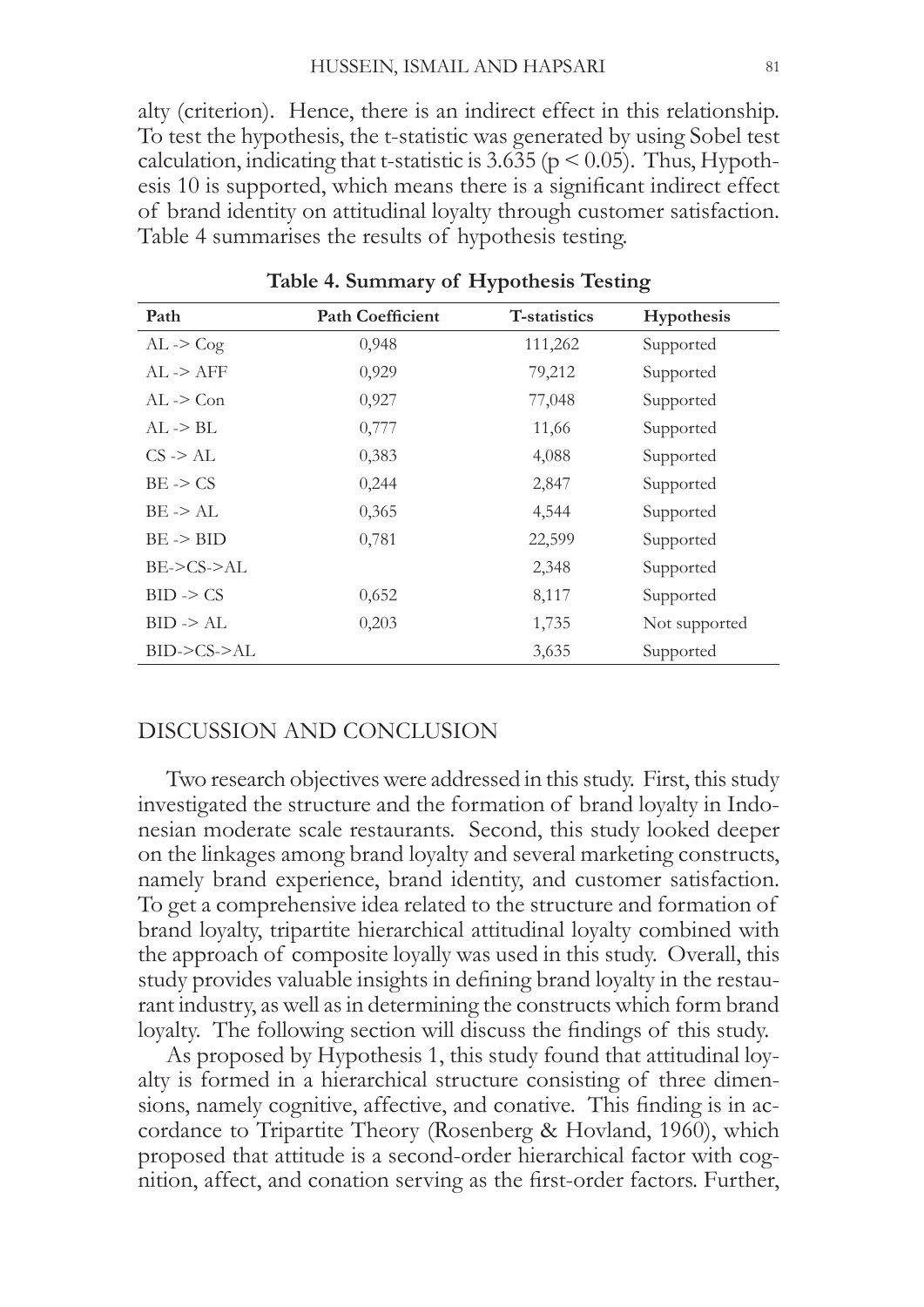this study indicated that cognition is the dimension that has the highest influence on an individual's attitude towards loyalty to restaurant brand. This finding means that, to have a more positive attitude towards loyalty, the cognitive aspect should be more emphasised. In the context of the restaurant industry, a cognitive aspect might be enhanced by creating a good perception of the restaurant services and products. Hence, restaurant business should be able to provide a good dining experience to their customers.

As predicted by Hypothesis 2, attitudinal loyalty is an essential predictor of behavioural loyalty. This finding is similar to previous studies, such as Li and Petrick  $(2008)$  and Suhartanto et al.  $(2013)$ . This significant effect suggested that a restaurant customer's attitude toward the restaurant is the major determinant of whether the customer will re-visit the restaurant. This finding strengthens previous studies (Dick) & Basu, 1994; Li & Petrick, 2008; Suhartanto et al., 2013) conceptualising that relative attitude is likely to provide a strong indication of repetitive patronage. This result suggested that restaurant customers who believe, like, and commit to a restaurant (showing attitudinal loyalty) would re-visit the same restaurant rather than the competitors.

The effect of customer satisfaction on attitudinal loyalty (Hypothesis  $3$ ) is confirmed by this study. The finding of this study indicated that customer satisfaction has a positive effect on attitudinal loyalty, which means the more satisfied the customers are with the services and products provided, the more loyal they are to the restaurant. This result is in accordance with Bennett and Rundle-Thiele (2004), Julander & Söderlund (2003), and Suhartanto et al. (2013), who also found this significant effect. Theoretically, this finding strengthens the Theory of Planned Behaviour (Ajzen, 1991) proposing that attitude (customer satisfaction) is the essential predictor of intention (attitudinal loyalty).

As one of the essential concepts in brand management study, brand experience is predicted to have a significant effect on customer satisfaction (Hypothesis 4), individual's attitudinal loyalty (Hypothesis 5), and brand identity (Hypothesis 6). The findings of this study confirmed that brand experience is the predictor of these constructs. The essential effect of brand experience on satisfaction is similar to Cleff, Dörr, Vicknair, & Walter (2013); Ha and Perks (2005): and Sahin, Zehir, & Kitapci (2011), who also found that the better the individual's experience toward a particular brand is, the more satisfied they are with the brand purchased. For that reason, to create satisfaction among the customers, the restaurant industry should be able to provide a positive brand experience in the customer's mind. Similar to this effect on satisfaction, the finding of this study strengthened previous studies that found a significant effect of brand experience on attitudinal loyalty (Iglesias et al., 2011; Sahin et al., 2011). The important role of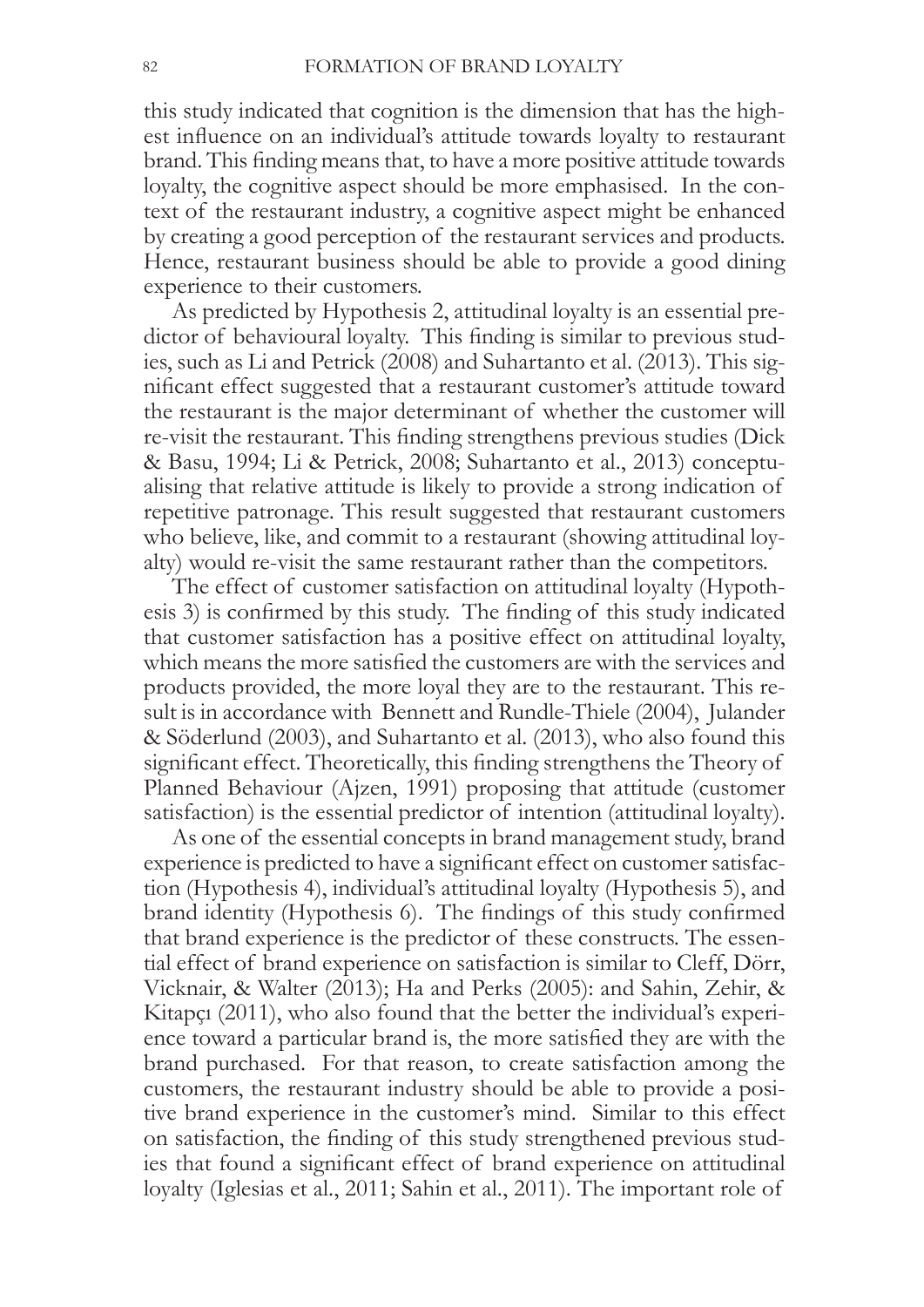brand experience on influencing attitudinal loyalty is signing that in retaining the customers, restaurants must be able to provide a good experience to their customers. The better the experience with the brand perceived by the customers, the more loyal they are to the restaurant. As an important construct in marketing study, scholars keep looking for the determinants of brand identity (Melewar, 2003). As proposed by Hypothesis 6, this study acknowledges that brand experience is the robust predictor of brand identity. From this finding, it can be interpreted that the customer who has a good experience with the brand of restaurant will have a thought of good identity toward the restaurant. An interesting finding is also showed by this study. While other studies (Iglesias et al., 2011; Sahin et al., 2011) investigated only the direct effect of brand experience on attitudinal loyalty, this study determines both direct and indirect effects. As proposed by Hypothesis 7, this study confirms that brand experience also has a significant indirect effect on attitudinal loyalty through customer satisfaction. Since brand experience has both direct and indirect effect on attitudinal loyalty, this study asserted that brand experience is an important construct in generating attitudinal loyalty.

The significant effect of brand identity on customer satisfaction is confirmed in this study. This finding is similar to previous study (He, Li, & Harris, 2012), which also found the significant relationship between these constructs. In the context of moderate upscale restaurants, the individual will expect to have a dining experience in a restaurant that is associated with a good reputation. To have a good reputation, a business organisation should be branded as an organisation that has a good identity. Thus, creating a positive brand identity will enhance the satisfaction of customers. While brand identity is indicated to be an essential predictor of customer satisfaction, this study does not find a significant effect between this construct and attitudinal loyalty (Hypothesis  $9$  is not supported). However, since this construct has a significant effect on customer satisfaction and customer satisfaction it is found to be a predictor of attitudinal loyalty, it can be summarised that brand identity has an indirect effect on attitudinal loyalty through customer satisfaction (supporting Hypothesis 10). This finding is interesting, since it generated a fact that, although brand identity is recognised as an important factor in business industry, it does not directly influence individual's loyalty in the context of a moderate upscale restaurant. The reason to explain this finding is probably because the food quality and the service quality are the factors influencing customers to revisit the restaurant. Identity is important; however, it is just creating the satisfaction of customers.

While this study makes a contribution to the body of hospitality and marketing literature, it has some limitations that need to be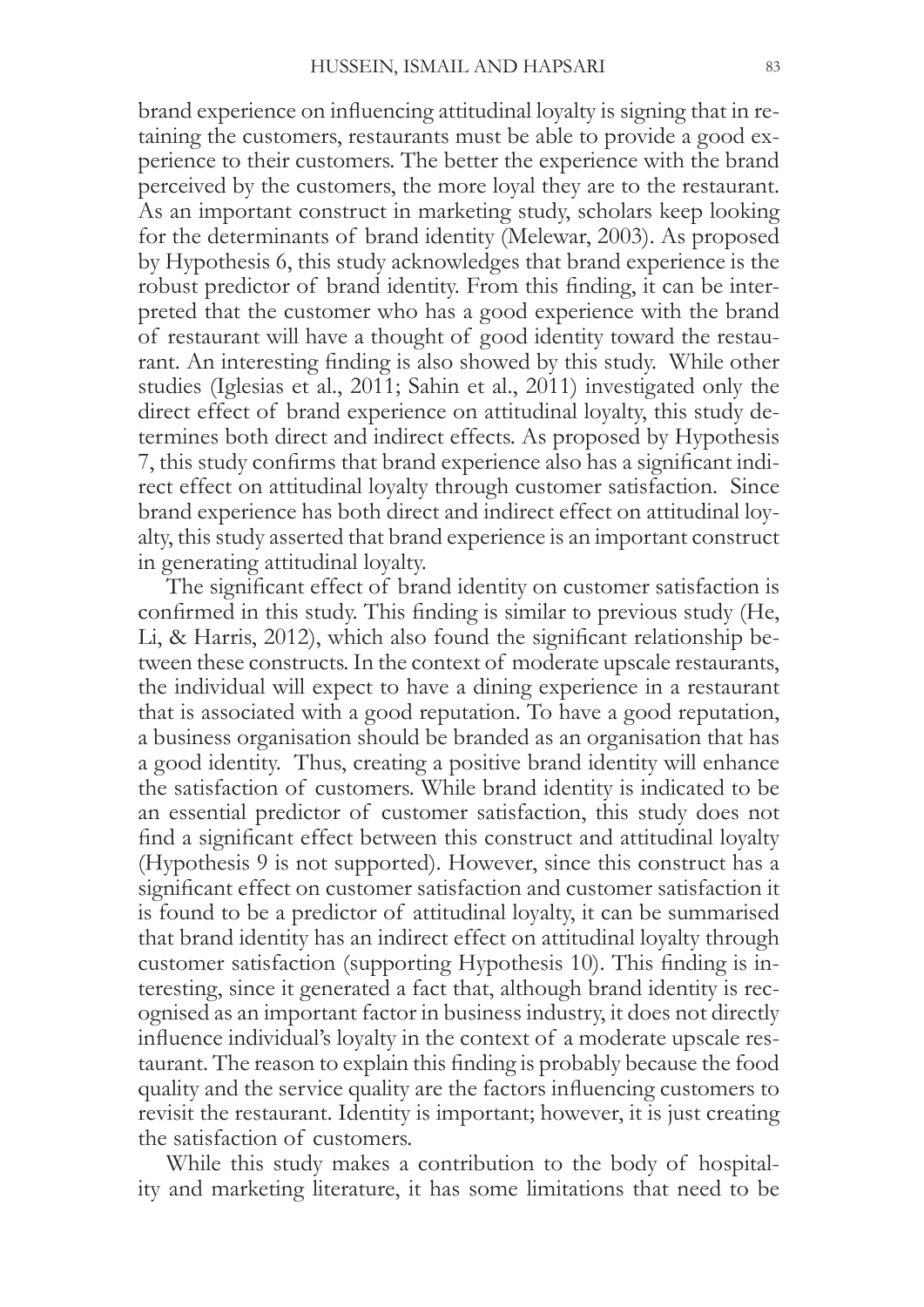acknowledged. The first is related to the sample used in this study. The samples participating in this study are the customers who had dined in several moderate upscale restaurants in Malang, Indonesia. Since these samples were recruited by convenience sampling approach, the samples do not represent the population of customers of Indonesian restaurants and thus the findings may not be generalised to all restaurants' customers in other places. The second limitation is about the self-administered questionnaire used in the data collection process. The lack of researcher's control in such situation may lead to misinterpretation by participants, which can create validity problems. Moreover, the self-administered method may also present limitations since participants may sometimes give expected answers (social response bias) or patterned responses to questions.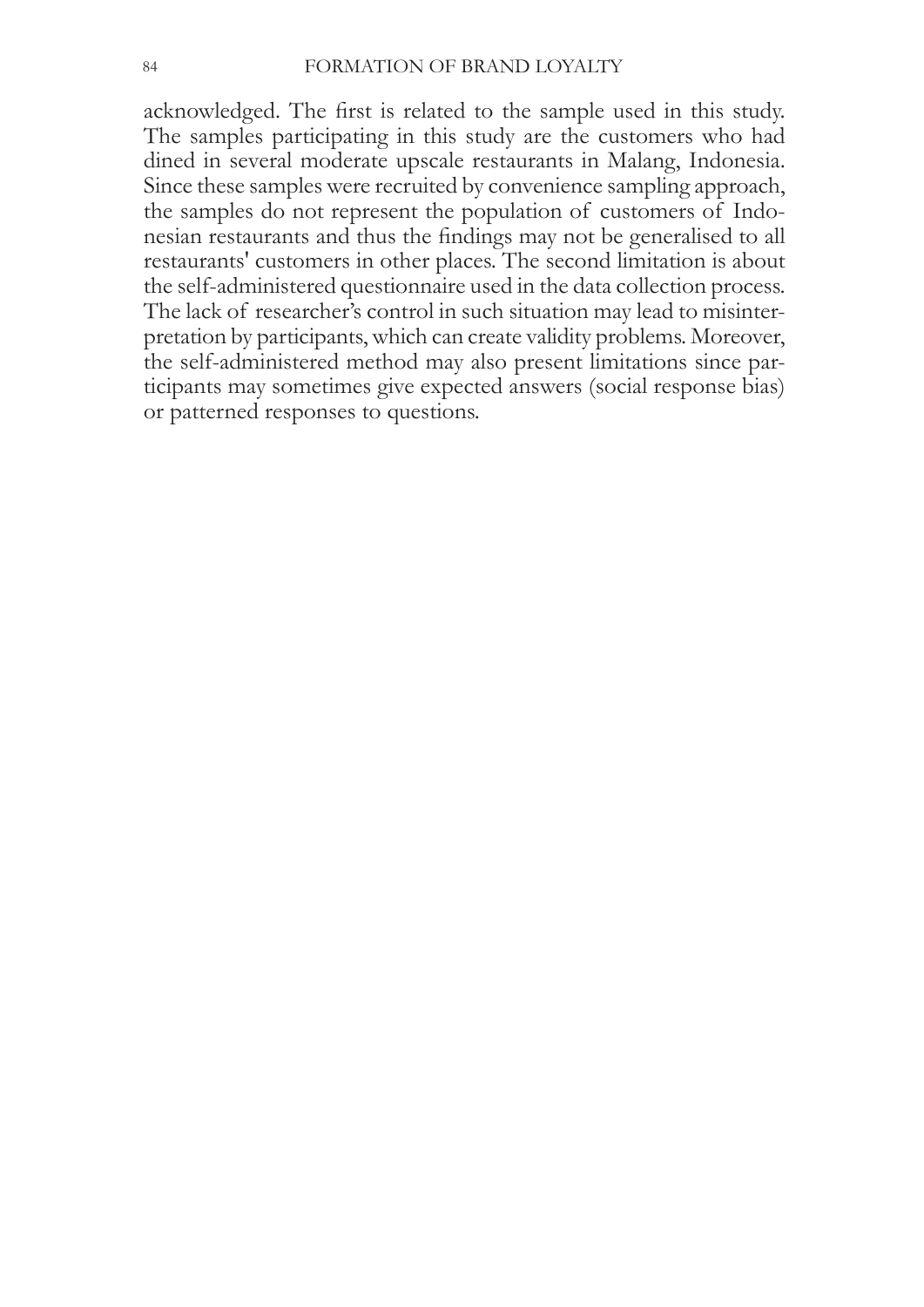| Appendix 1 |                         |                            |                                                                                               |                |
|------------|-------------------------|----------------------------|-----------------------------------------------------------------------------------------------|----------------|
| Constructs | <b>Sub-Dimensions</b>   | Code                       | Questions                                                                                     | Factor Loading |
|            |                         | $BE\_1$                    | a strong impression on my visual sense<br>makes                                               | 0.756          |
|            |                         | $BE_2$                     | I find is interesting in sensory way                                                          | 0.734          |
|            |                         | $BE_5$                     | I have strong emotions with                                                                   | 0.838          |
|            |                         | $BE_6$                     | is an emotional brand                                                                         | 0.829          |
|            | <b>Brand Experience</b> | $BE_7$                     | I engaged in physical actions and behaviors when I eat at                                     | 0.862          |
|            |                         | $BE_8$                     | eating atresults in behavior experiences                                                      | 0.728          |
|            |                         | $BE_9$                     | is action-oriented                                                                            | 0.831          |
|            |                         | $BE_10$                    | I engage in a lot of thinking when I encounter                                                | 0.744          |
|            |                         | $BE_12$                    | stimulates my curiosity                                                                       | 0.719          |
| Brand      |                         | $BI_1$                     | This restaurant building exterior is impressive.                                              | 0.800          |
|            |                         | $BI_2$                     | This restaurant building interior design is interesting.                                      | 0.807          |
|            |                         | $BI_3$                     | This restaurant can be described as luxurious.                                                | 0.761          |
|            | <b>Brand</b>            | $BI_4$                     | This restaurant can be described as up-to-date.                                               | 0.739          |
|            | Identity                | $BI_5$                     | This restaurant has taken in local custom e.g., use the local greeting 'Selamat Datang'       | 0.709          |
|            |                         | $BI_6$                     | I can identify the culture of this restaurant brand from the way they provide their services. | 0.768          |
|            |                         | $\mathrm{BI}$ $\mathrm{7}$ | My relationship with this restaurant brand is related to the food qualities.                  | 0.797          |
|            |                         | $BI_8$                     | My relationship with this restaurant brand is based on loyalty.                               | 0.763          |
|            |                         | BI 12                      | I have a good impression toward this restaurant                                               | 0.838          |
|            |                         |                            |                                                                                               |                |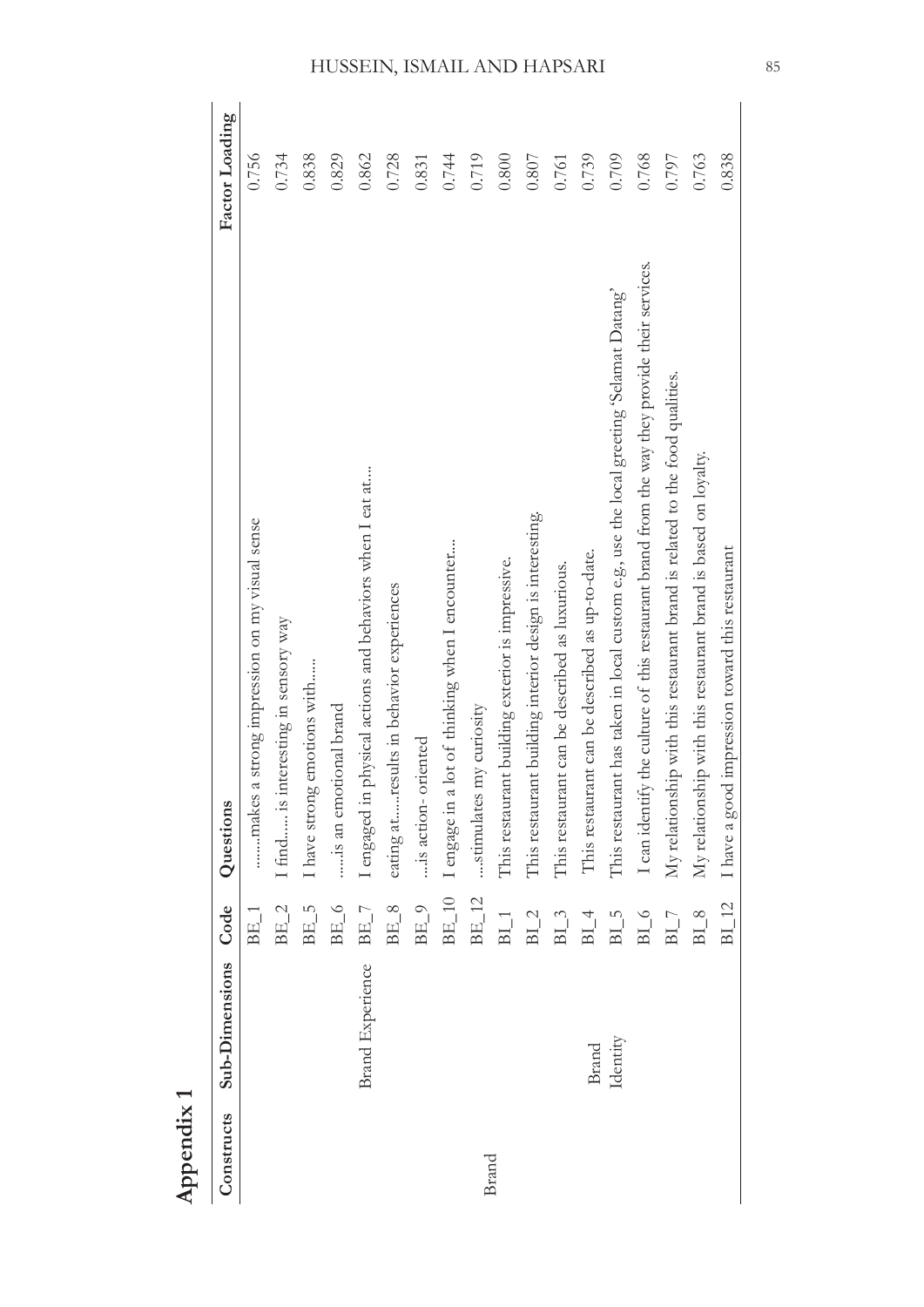| (cont.)                        |                       |                  |                                                                           |                |
|--------------------------------|-----------------------|------------------|---------------------------------------------------------------------------|----------------|
| Constructs                     | <b>Sub-Dimensions</b> | Code             | Questions                                                                 | Factor Loading |
|                                |                       | $Cog-1$          | No other restaurants perform services better than                         | 0.842          |
|                                |                       | CogC             | restaurant as my first choice when I want to dinie out<br>I consider      | 0.833          |
|                                | Cognitive             | $Cog-3$          | restaurant provides superior service compare than other restaurants       | 0.820          |
|                                |                       | $Cog-4$          | I am willing to pay more to dine in at                                    | 0.806          |
|                                |                       | $Cog-5$          | restaurant has more benefits than the other restaurants in its category   | 0.795          |
|                                |                       | $Aff_1$          | I like  more than other restaurants.                                      | 0.824          |
| Attitudinal                    |                       | $Aff_2$          | [feel better when I dine in at                                            | 0.868          |
| ${\rm Loyalty}$                | Affective             | $Aff_3$          | I like dining in  very much.                                              | 0.874          |
|                                |                       | $Aff_4$          | is the one that I appreciate most                                         | 0.724          |
|                                |                       | $Con_1$          | Even if other hotels were offering a lower rate, I would still dine in at | 0.754          |
|                                |                       | $Con_2$          | I intend to continue dining at  In the future                             | 0.705          |
|                                | Conative              | $Con_3$          | If  were to raise the rate, I would still continue to dine in at          | 0.763          |
|                                |                       | $Con_4$          | In the future, I intend to recommend to other people                      | 0.764          |
|                                |                       | $Con_5$          | I intend to say positive thing aboutto other people                       | 0.808          |
|                                |                       | $CS_1$           | Dining in is exciting for me.                                             | 0.880          |
|                                |                       | $CS_2$           | I make a right choice to dine in  as my dining place.                     | 0.905          |
| Satisfaction<br>Customer       |                       | $CS_3$           | I have a satisfying dining experience at                                  | 0.940          |
|                                |                       | $CS_4$           | Commonly, I feel satisfied with the decision to dine in                   | 0.933          |
|                                |                       | $CS_5$           | dining in  is a pleasant experience for me.<br>Commonly,                  | 0.942          |
|                                |                       | $\mathrm{BL\_1}$ | When I dining out, I always dining in                                     | 0.901          |
| Behavioural<br>${\rm Loyalty}$ |                       | $BL_2$           | Compared other restaurants, I have dined in                               | 0.938          |
|                                |                       | $BL_3$           | I spent more money in this restaurant compared to in other restaurants    | 0.822          |

86

## FORMATION OF BRAND LOYALTY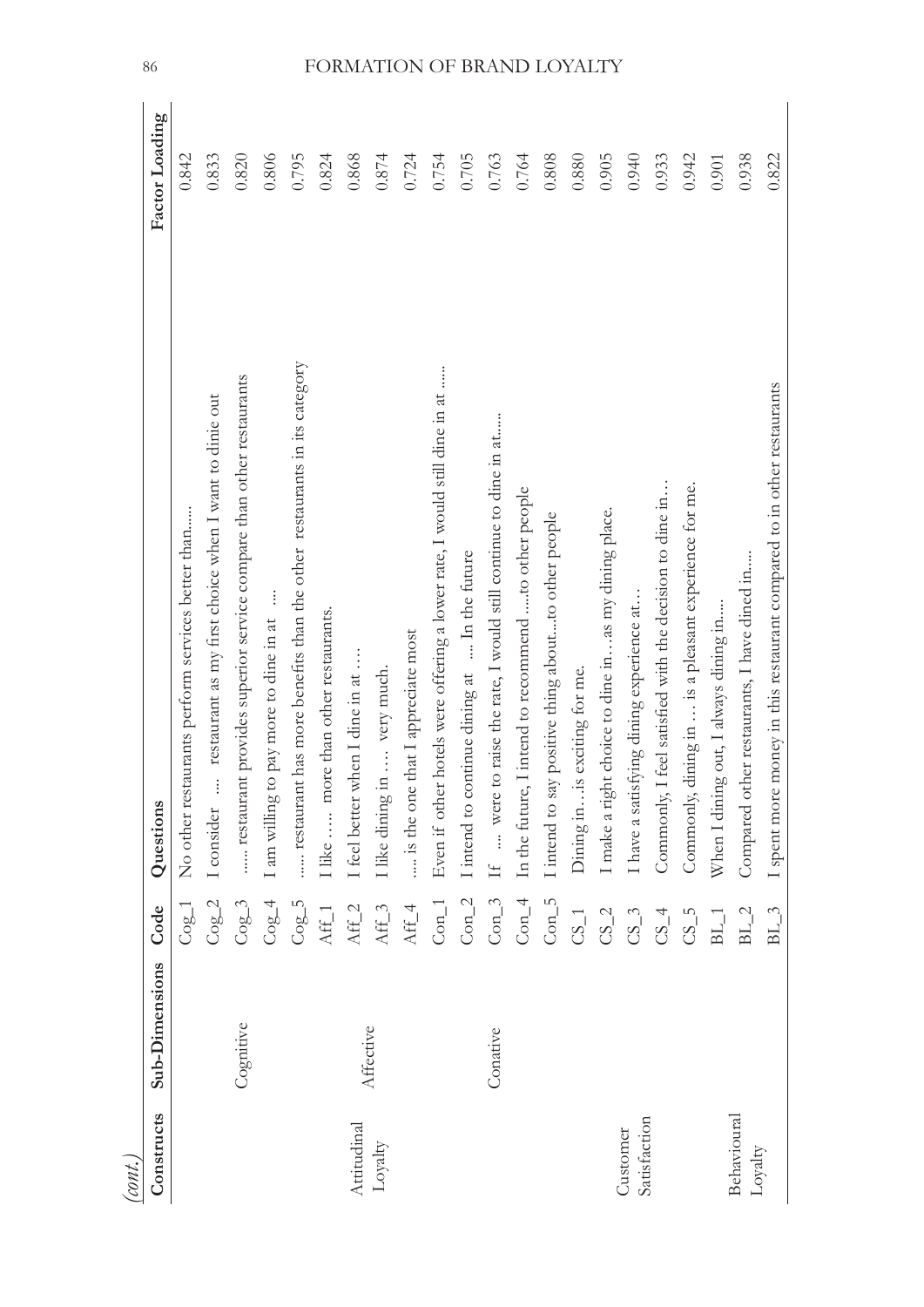|                                                                                                                                                                                                                                                                                                                                                                                                  | AFF                                                                                                                                                         | BE       | BID      | B <sub>L</sub> | <b>SO</b> | Cog      | Con      |
|--------------------------------------------------------------------------------------------------------------------------------------------------------------------------------------------------------------------------------------------------------------------------------------------------------------------------------------------------------------------------------------------------|-------------------------------------------------------------------------------------------------------------------------------------------------------------|----------|----------|----------------|-----------|----------|----------|
| $\Delta F_{-1}$                                                                                                                                                                                                                                                                                                                                                                                  | 0,824008                                                                                                                                                    | 1,632856 | 0,620152 | 0,590119       | ),689694  | 0,709128 | 0,681854 |
|                                                                                                                                                                                                                                                                                                                                                                                                  | 0,868581                                                                                                                                                    | 0,688579 | 0,715105 | 0,696665       | 0,724554  | 0,790549 | 0,715323 |
|                                                                                                                                                                                                                                                                                                                                                                                                  |                                                                                                                                                             | 0,614395 | 0,66916  | 0,717799       | 0,700304  | 0,681116 | 0,707156 |
|                                                                                                                                                                                                                                                                                                                                                                                                  |                                                                                                                                                             | 0,568752 | 0,509255 | 0,633273       | 0,545677  | 0,486122 | 0,509878 |
|                                                                                                                                                                                                                                                                                                                                                                                                  |                                                                                                                                                             | 0,756271 | 0,699388 | 0,541421       | 0,616626  | 0,624578 | 0,597786 |
| $\begin{array}{l} \tt{AFF\_3} \\ \tt{AFF\_4} \\ \tt{AE\_1} \\ \tt{BE\_1} \\ \tt{BE\_2} \\ \tt{BE\_3} \\ \tt{BE\_4} \\ \tt{BE\_4} \\ \tt{BE\_5} \\ \tt{BE\_7} \\ \tt{BE\_8} \\ \tt{BE\_9} \\ \tt{H} \\ \tt{BE\_1} \\ \tt{B} \\ \tt{B} \\ \tt{B} \\ \tt{B} \\ \tt{B} \\ \tt{B} \\ \tt{B} \\ \tt{B} \\ \tt{B} \\ \tt{B} \\ \tt{B} \\ \tt{B} \\ \tt{B} \\ \tt{B} \\ \tt{B} \\ \tt{B} \\ \tt{B} \\ \$ | 0,874185<br>0,724322<br>0,550019<br>0,524775<br>0,560831<br>0,566202<br>0,556658<br>0,55665524<br>0,5566524<br>0,558033<br>0,558033<br>0,558033<br>0,558033 | 0,744346 | 0,498898 | 0,496135       | 0,577404  | 0,623186 | 0,532466 |
|                                                                                                                                                                                                                                                                                                                                                                                                  |                                                                                                                                                             | 0,719761 | 0,626604 | 0,525944       | 0,528287  | 0,566549 | 0,514146 |
|                                                                                                                                                                                                                                                                                                                                                                                                  |                                                                                                                                                             | 0,734669 | 0,649438 | 0,483856       | 0,573235  | 0,618312 | 0,599084 |
|                                                                                                                                                                                                                                                                                                                                                                                                  |                                                                                                                                                             | 0,83842  | 0,642326 | 0,609996       | 0,649889  | 0,704107 | 0,620893 |
|                                                                                                                                                                                                                                                                                                                                                                                                  |                                                                                                                                                             | 0,82961  | 0,550735 | 0,545224       | 0,550109  | 0,635829 | 0,48939  |
|                                                                                                                                                                                                                                                                                                                                                                                                  |                                                                                                                                                             | 0,862399 | 0,630449 | 0,557          | 0,603671  | 0,662876 | 0,597941 |
|                                                                                                                                                                                                                                                                                                                                                                                                  |                                                                                                                                                             | 0,728546 | 0,509806 | 0,556653       | 0,528882  | 0,542008 | 0,476763 |
|                                                                                                                                                                                                                                                                                                                                                                                                  |                                                                                                                                                             | 0,831086 | 0,675612 | 0,554326       | 0,668829  | 0,658823 | 0,575969 |
|                                                                                                                                                                                                                                                                                                                                                                                                  |                                                                                                                                                             | 0,576318 | 0,800774 | 0,501696       | 0,669239  | 0,575332 | 0,564965 |
|                                                                                                                                                                                                                                                                                                                                                                                                  |                                                                                                                                                             | 0,6628   | 0,838262 | 0,588287       | 0,798972  | 0,675835 | 0,714687 |
|                                                                                                                                                                                                                                                                                                                                                                                                  |                                                                                                                                                             | 0,612435 | 0,807589 | 0,498537       | 0,698941  | 0,573703 | 0,589625 |
|                                                                                                                                                                                                                                                                                                                                                                                                  |                                                                                                                                                             | 0,599717 | 0,761688 | 0,48047        | 0,580421  | 0,543796 | 0,474746 |
|                                                                                                                                                                                                                                                                                                                                                                                                  |                                                                                                                                                             | 0,489592 | 0,739412 | 0,472557       | 0,596197  | 0,51787  | 0,531334 |
|                                                                                                                                                                                                                                                                                                                                                                                                  |                                                                                                                                                             | 0,512805 | 0,709976 | 0,490435       | 0,520159  | 0,549428 | 0,441225 |
|                                                                                                                                                                                                                                                                                                                                                                                                  |                                                                                                                                                             | 0,593025 | 0,768557 | 0,515944       | 0,569957  | 0,573985 | 0,528137 |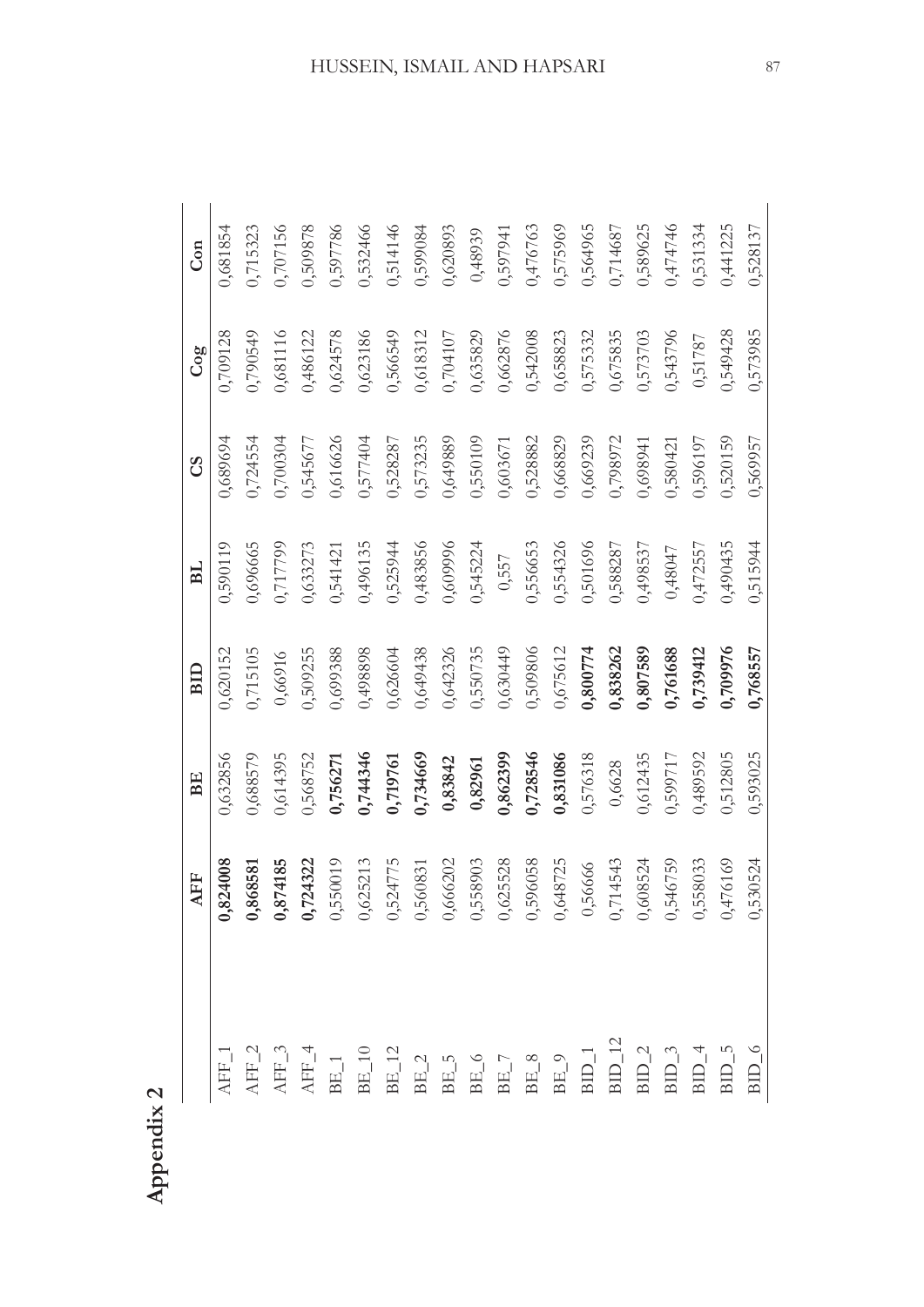| (cont.) |                                                                                                                                            |          |          |             |           |          |          |
|---------|--------------------------------------------------------------------------------------------------------------------------------------------|----------|----------|-------------|-----------|----------|----------|
|         | EF                                                                                                                                         | BE       | BID      | $_{\rm BL}$ | <b>SC</b> | Cog      | Con      |
|         | 0,65033                                                                                                                                    | 0,587423 | 0,797976 | 0,543252    | 0,743596  | 0,605488 | 0,612722 |
|         |                                                                                                                                            | 0,782071 | 0,763909 | 0,677093    | 0,662235  | 0,719187 | 0,664276 |
|         |                                                                                                                                            | 0,619836 | 0,610444 | 0,901842    | 0,590926  | 0,661714 | 0,586818 |
|         |                                                                                                                                            | 0,671135 | 0,623019 | 1,938745    | 0,615105  | 0,723764 | 0,646186 |
|         | 0,668025<br>0,772926<br>0,772926<br>0,642765<br>0,741241<br>0,755918<br>0,664182<br>0,66316<br>0,657258<br>0,657258<br>0,66316<br>0,474248 | 0,542241 | 0,603187 | 0,822089    | 0,579155  | 0,539331 | 0,499328 |
|         |                                                                                                                                            | 0,62879  | 0,762449 | 0,559158    | 0,880539  | 0,674897 | 0,733058 |
|         |                                                                                                                                            | 0,703088 | 0,723238 | 0,638442    | 0,9053    | 0,691649 | 0,73624  |
|         |                                                                                                                                            | 0,736776 | 0,807631 | 0,625982    | 0,940846  | 0,715246 | 0,69624  |
|         |                                                                                                                                            | 0,663542 | 0,762951 | 0,63277     | 0,933092  | 0,677883 | 0,733371 |
|         |                                                                                                                                            | 0,735681 | 0,821796 | 0,620306    | 0,942464  | 0,677306 | 0,692036 |
|         |                                                                                                                                            | 0,658434 | 0,641135 | 0,661201    | 0,580997  | 0,842451 | 0,657057 |
|         |                                                                                                                                            | 0,643176 | 0,618246 | 0,647286    | 0,612757  | 0,833177 | 0,681972 |
|         |                                                                                                                                            | 0,67599  | 0,661984 | 0,59982     | 0,609079  | 0,820832 | 0,618283 |
|         |                                                                                                                                            | 0,666947 | 0,670553 | 0,551022    | 0,689928  | 0,80659  | 0,737797 |
|         |                                                                                                                                            | 0,63963  | 0,554925 | 0,520147    | 0,565249  | 0,795252 | 0,650178 |
|         |                                                                                                                                            | 0,537659 | 0,587071 | 0,567499    | 0,602332  | 0,728046 | 0,754394 |
|         |                                                                                                                                            | 0,381457 | 0,445894 | 0,412251    | 0,483216  | 0,467829 | 0,705484 |
|         |                                                                                                                                            | 0,483754 | 0,438644 | 0,428336    | 0,507325  | 0,554347 | 0,736873 |
|         |                                                                                                                                            | 0,589319 | 0,609786 | 0,513705    | 0,640269  | 0,597864 | 0,76443  |
| $Con_5$ | 15348<br>0,70                                                                                                                              | 0,659377 | 0,677864 | 0,523288    | 0,679949  | 0,694096 | 0,808793 |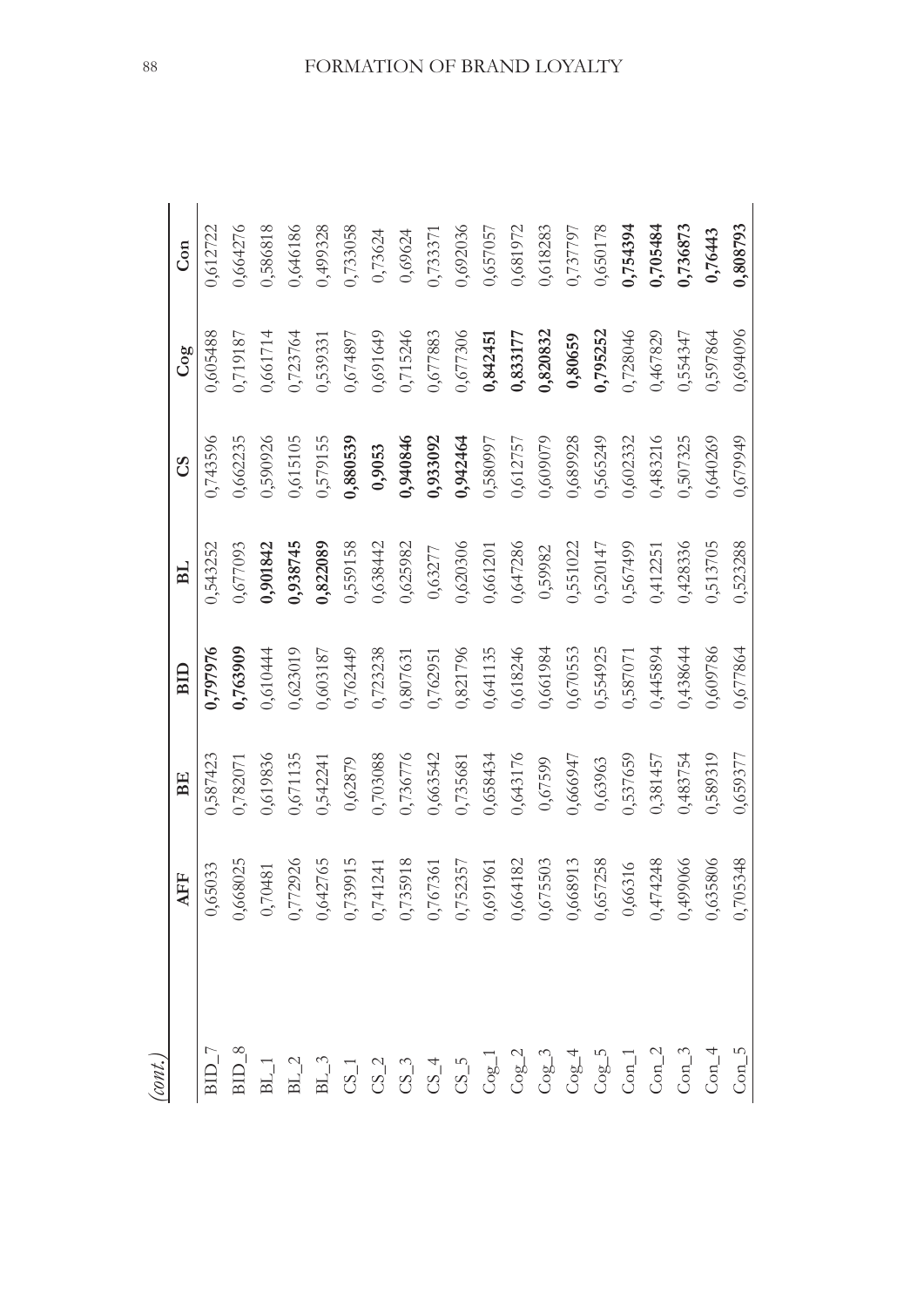#### REFERENCES

Aaker, D. A. (1991). *Managing Brand Equity: Capitalizing on the Value of a Brand Name.* New York: Free Press.

Abdi, H. (2007). Partial least squares regression. In N. Salkin (Ed.), *Encyclopedia of Measurement and Statistics*. Thousand Oaks: Sage.

Ajzen. (2005). *Attitudes, Personality and Behaviour*. McGraw-Hill International. Retrieved from http://www.google.co.id/books?hl=en&l  $r = \&\id = dm$ [9 $EGE$ <sub>V</sub> $0Z$ YC $\&$ pgis=1

Ajzen, I. (1991). Handbook of Theories of Social Psychology: Volume *One*. SAGE Publications. Retrieved from http://www.google.co.id/  $books?hl = en&lr = &id = 1s$ -tMyL-amcC&pgis=1

Ajzen, I., & Fishbein, M. (1980). Understanding attitudes and predict*ing social behaviour.* 

Assael, H. (2005). Consumer Behavior A Strategic Approach . Boston: Dreamtech Press.

Back, K.-J. (2005). The Effects of Image Congruence on Customers' Brand Loyalty in the Upper Middle-Class Hotel Industry. *Journal of Hospitality & Tourism Research*, 29(4), 448-467. doi:10.1177/1096348005276497

Back, K.-J., & Parks, S. C.  $(2003)$ . A brand loyalty model involving cognitive, affective, and conative brand loyalty and customer satisfaction. *Journal of Hospitality & Tourism Research*, 27(4), 419-435.

Backman, S. J., & Crompton, J. L. (1991). The usefulness of selected variables for predicting activity loyalty. Leisure Sciences, 13(3), 205–220.

Barnes, S. J., Mattsson, J., & Sørensen, F. (2014). Destination brand experience and visitor behavior: Testing a scale in the tourism context. *Annals of Tourism Research, 48, 121–139.* 

Baron, R. M., & Kenny, D. A. (1986). The moderator-mediator variable distinction in social psychological research: Conceptual, strategic, and statistical considerations. *Journal of Personality and Social Psychology*, 51(6), 1173.

Bennet, R., & Rundle-Thiele, S. (2004). Customer satisfaction should not be the only goal. *Journal of Services Marketing*, 18(7), 514–523.

Bennett, R., & Rundle-Thiele, S. (2002). A comparison of attitudinal loyalty measurement approaches. *Journal of Brand Management*, 9(3), 193–209. doi:10.1057/palgrave.bm.2540069

Bentler, P. M., & Speckart, G. (1981). Attitudes" cause" behaviors: A structural equation analysis. *Journal of Personality and Social Psychology*, 40(2), 226.

Bodet, G. (2008). Customer satisfaction and loyalty in service: Two concepts, four constructs, several relationships. *Journal of Retailing and Consumer Services*, 15(3), 156–162.

Brakus, J. J., Schmitt, B. H., & Zarantonello, L. (2009). Brand experience: what is it? How is it measured? Does it affect loyalty? *Journal of Marketing*, 73(3), 52–68.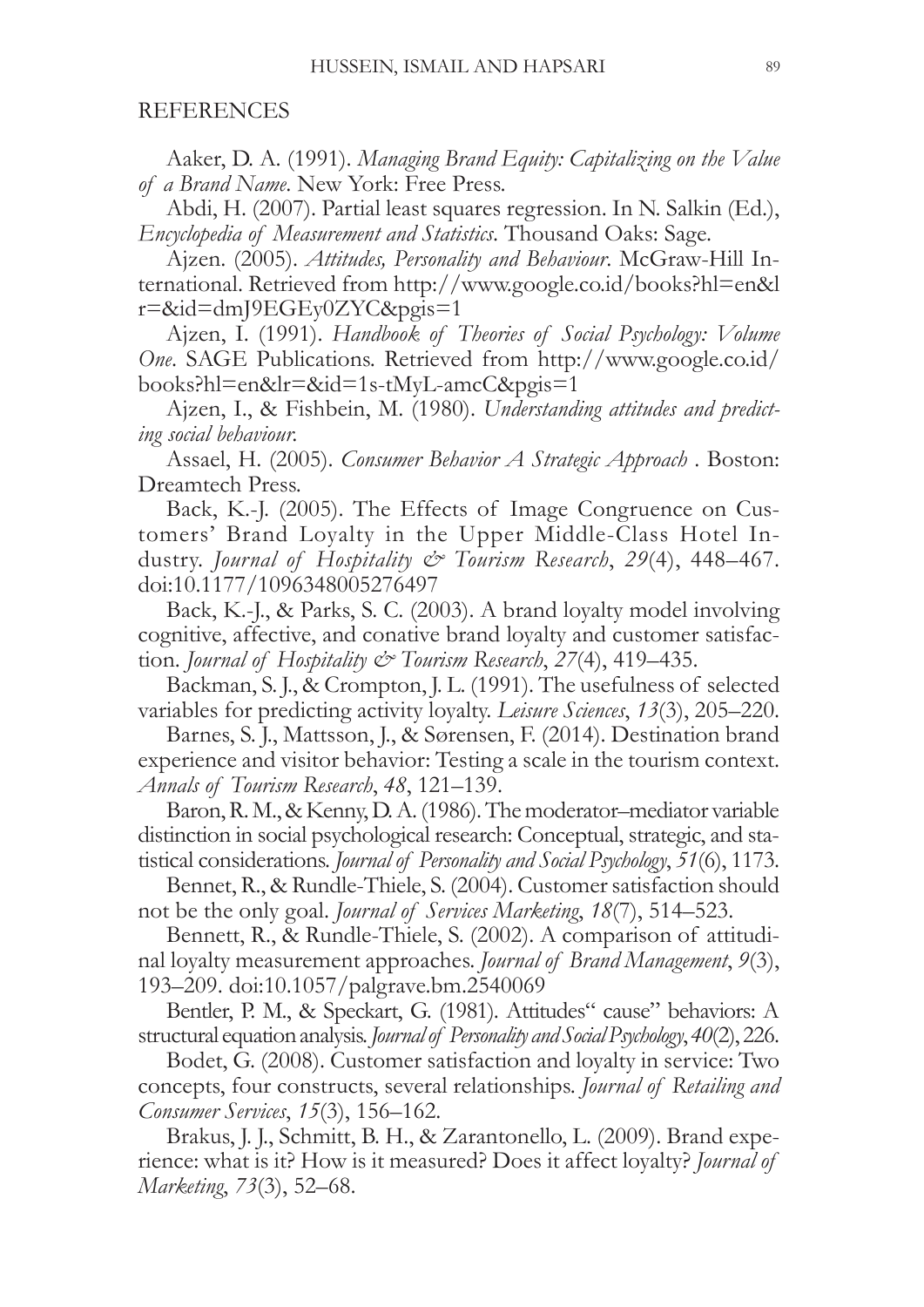Buhalis, D. (2000). Marketing the competitive destination of the future. Tourism Management, 21(1), 97-116.

Cater, B., & Cater, T. (2009). Relationship-value-based antecedents of customer satisfaction and loyalty in manufacturing. Journal of Business & Industrial Marketing, 24(8), 585–597.

Chaudhuri, A., & Holbrook, M. B. (2001). The chain of effects from brand trust and brand affect to brand performance: the role of brand loyalty. Journal of Marketing, 65(2), 81-93.

Chen, P.-T., & Hu, H.-H. (2010). The effect of relational benefits on perceived value in relation to customer loyalty: An empirical study in the Australian coffee outlets industry. International Journal of Hospitality Management, 29(3), 405-412.

Chin, W. W. (2010). How to write up and report PLS analyses. In V. Esposito-Vinzi, W. . Chin, J. Henseler, & H. Wang (Eds.), *Handbook of partial least squares* (pp. 655–690). Springer.

Cleff, T., Dörr, S., Vicknair, A., & Walter, N. (2013). Brand Experience–How It Relates To Brand Personality, Consumer Satisfaction And Consumer Loyalty. An Empirical Analysis Of The Adidas Brand. Interdisciplinary Management Research, 9, 731–754.

Da Silveira, C., Lages, C., & Simões, C. (2013). Reconceptualizing brand identity in a dynamic environment. Journal of Business Research, 66(1), 28–36.

Daryanto, A., de Ruyter, K., & Wetzels, M. (2009). Getting a Discount or Sharing the Cost: The Influence of Regulatory Fit on Consumer Response to Service Pricing Schemes. Journal of Service Research, 13(2), 153–167. doi:10.1177/1094670509351566

De Wulf, K., Odekerken-Schröder, G., & Van Kenhove, P. (2003). Investments in consumer relationships: a critical reassessment and model extension. The International Review of Retail, Distribution and Consumer Research, 13(3), 245–261.

Dick, A. S., & Basu, K. (1994). Customer loyalty: toward an integrated conceptual framework. Journal of the Academy of Marketing Science,  $22(2)$ , 99-113.

Ehrenberg, A. S. C. (2002). New brands and the existing market. Consumer Behaviour Analysis: The Behavioural Basis of Consumer Choice, 1, 213.

Etemad-Sajadi, R., & Rizzuto, D. (2013). The antecedents of consumer satisfaction and loyalty in fast food industry: A cross-national comparison between Chinese and Swiss consumers. International Journal of Quality  $\mathcal{Q}$  Reliability Management, 30(7), 780–798.

Falk, R. F., & Miller, N. B. (1992). A primer for soft modeling. Akron: University of Akron Press.

Gardner, B. B., & Levy, S. J. (1955). The product and the brand. Harvard Business Review, 33, 33-9.

Glasman, L. R., & Albarracín, D. (2006). Forming attitudes that predict future behavior: A meta-analysis of the attitude-behavior relation.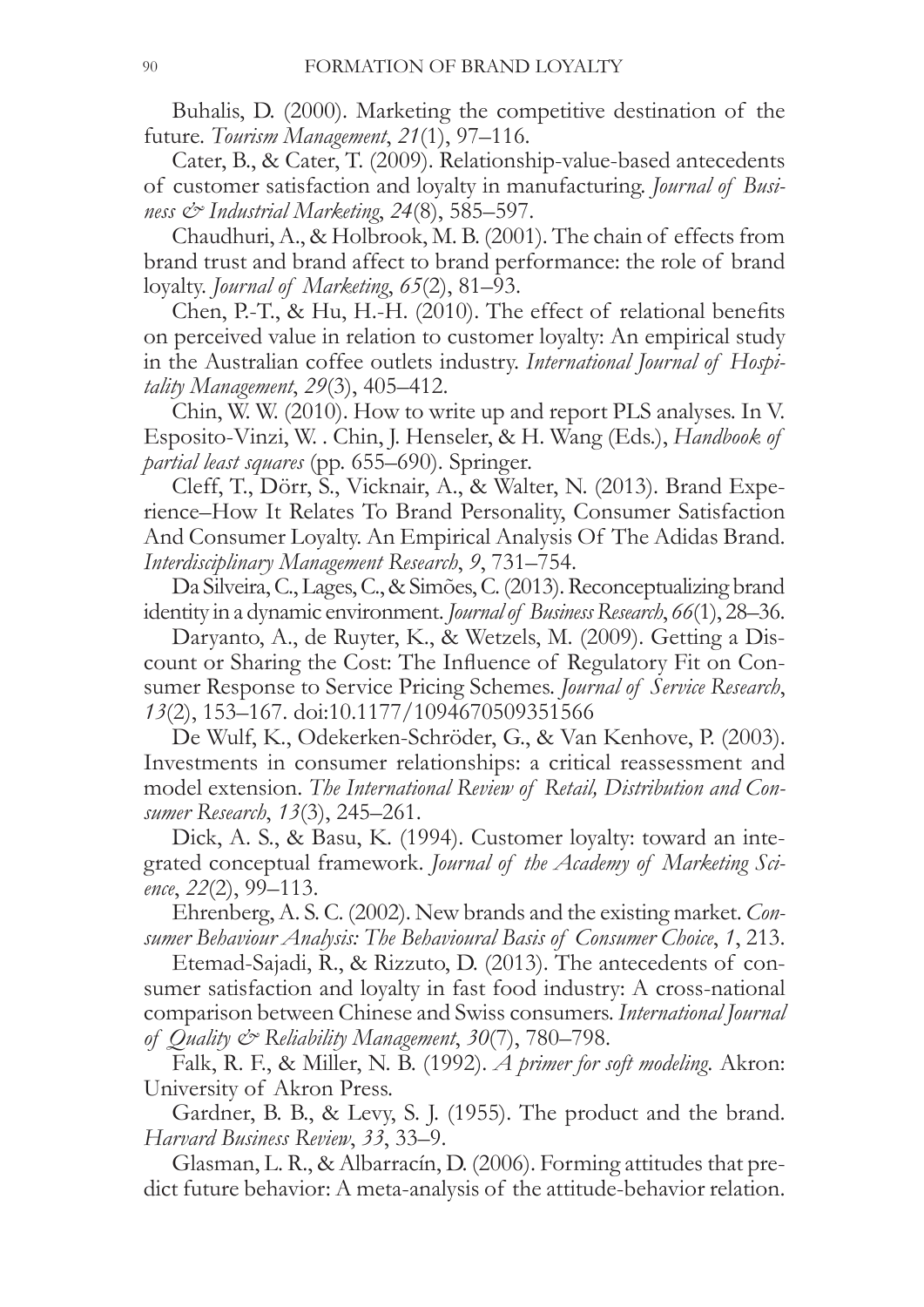Psychological Bulletin, 132(5), 778. doi:http://dx.doi.org/10.1037/0033-2909.132.5.778

Ha, H., & Perks, H. (2005). Effects of consumer perceptions of brand experience on the web: brand familiarity, satisfaction and brand trust. Journal of Consumer Behaviour, 4(6), 438–452.

Hair, J. F., Black, W. C., & Babin, B. (2010). Multivariate Data Analysis: A Global Perspective. Pearson Education. Retrieved from http://books. google.com/books?id=SLRPLgAACAAJ&pgis=1

Han, X., Kwortnik, R., & Wang, C. (2008). Service loyalty: an integrative model and examination across service contexts. Journal of Ser*vice* Research.

Harris, L. C., & Goode, M. M. (2004). The four levels of loyalty and the pivotal role of trust: a study of online service dynamics. Journal of Retailing, 80(2), 139-158. doi:10.1016/j.jretai.2004.04.002

He, H., Li, Y., & Harris, L. (2012). Social identity perspective on brand loyalty. *Journal of Business Research*, 65(5), 648–657.

Heskett, J. L. (2002). Beyond customer loyalty. Managing Service Quality: An International Journal, 12(6), 355–357. doi:10.1108/09604520210451830

Hultén, B. (2011). Sensory marketing: the multi-sensory brand-experience concept. European Business Review, 23(3), 256–273.

Ibrahim, N. A. (2013, May 1). The relationship between customer satisfaction and brand loyalty in the fast food industry of United Kingdom. Retrieved from http://roar.uel.ac.uk/3270/1/2013\_MSc\_Ibrahim-NA.pdf

Iglesias, O., Singh, J. J., & Batista-Foguet, J. M. (2011). The role of brand experience and affective commitment in determining brand loyalty. *Journal of Brand Management*,  $18(8)$ , 570–582.

Janonis, V., Dovalienė, A., & Virvilaitė, R. (2007). Relationship of brand identity and image. *Engineering Economics*, (1 (51), 69–79.

Jensen, J. M. (2011). Consumer loyalty on the grocery product market: an empirical application of Dick and Basu's framework. *Journal of* Consumer Marketing, 28(5), 333-343.

Jones, T., & Taylor, S. F. (2007). The conceptual domain of service loyalty: how many dimensions? Journal of Services Marketing, 21(1), 36-51. doi:10.1108/08876040710726284

Julander, C., & Söderlund, M. (2003). Effects of switching barriers on satisfaction, repurchase intentions and attitudinal loyalty. SSE/EFI Working Paper Series in Business Administration, 1, 1–21.

Kapferer, J.-N. (2008). The new strategic brand management. Kogan Page.

Keller, K. L. (1993). Conceptualizing, measuring, and managing customer-based brand equity. The Journal of Marketing, 1–22.

Kim, W. G., Jin-Sun, B., & Kim, H. J. (2008). Multidimensional Customer-Based Brand Equity and Its Consequences in Midpriced Hotels. *Journal of Hospitality & Tourism Research*, 32(2), 235–254. doi:10.1177/1096348007313265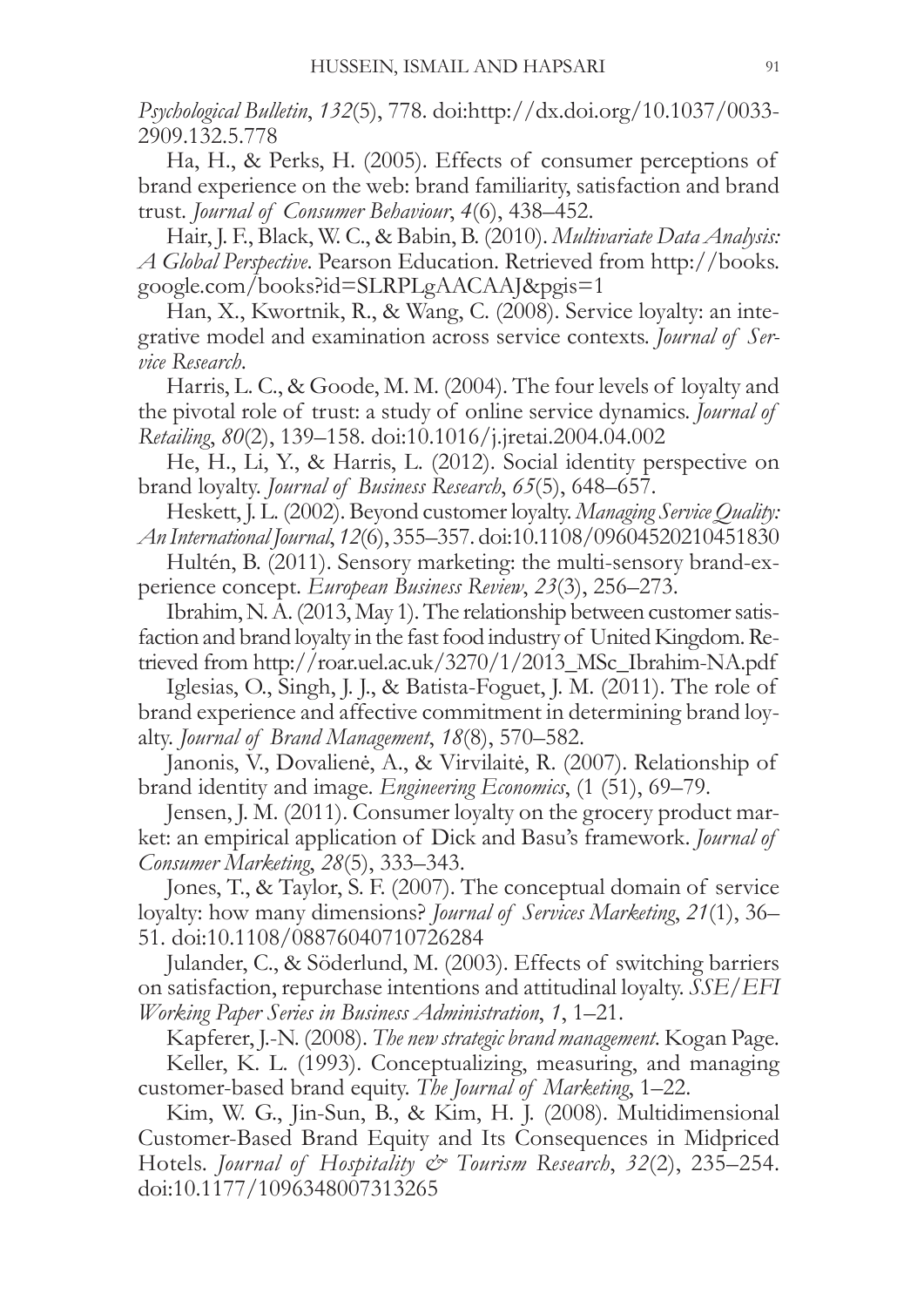Konecnik, M., & Gartner, W. C. (2007). Customer-based brand equity for a destination. Annals of Tourism Research, 34(2), 400-421.  $\frac{1011016}{i}$ .annals.2006.10.005

Lee, S. A., & Jeong, M. (2014). Enhancing online brand experiences: An application of congruity theory. International Journal of Hospitality Management, 40, 49–58.

Li, X., & Petrick, J. F. (2008). Reexamining the dimensionality of brand loyalty: A case of the cruise industry. *Journal of Travel*  $\mathcal{C}^*$  *Tourism Marketing*, 25(1), 68–85.

Martin, W. C., Ponder, N., & Lueg, J. E. (2009). Price fairness perceptions and customer loyalty in a retail context. Journal of Business Research, 62(6), 588–593.

McMullan, R., & Gilmore, A. (2008). Customer loyalty: an empirical study. European Journal of Marketing, 42(9/10), 1084-1094.

Melewar, T. C. (2003). Determinants of the corporate identity construct: a review of the literature. Journal of Marketing Communications,  $9(4)$ , 195-220.

Mellens, M., Dekimpe, M., & Steenkamp, J. (1996). A review of brand-loyalty measures in marketing. Tijdschrift Voor Econoniie En Management, XLI(4), 507. Retrieved from https://lirias.kuleuven.be/handle/123456789/118918

Odin, Y., Odin, N., & Valette-Florence, P. (2001). Conceptual and operational aspects of brand loyalty: an empirical investigation. Journal of Business Research, 53(2), 75-84. doi:10.1016/S0148-2963(99)00076-4

Oliver, R. L. (2010). Customer satisfaction. Wiley International Encyclopedia of Marketing.

Orel, F. D., & Kara, A. (2014). Supermarket self-checkout service quality, customer satisfaction, and loyalty: Empirical evidence from an emerging market. Journal of Retailing and Consumer Services, 21(2), 118–129.

Parkinson, J., Russell-Bennett, R., & Previte, J. (2012). Mum or bub? Which influences breastfeeding loyalty. Australasian Marketing Journal  $(AM<sub>l</sub>), 20(1), 16–23. \text{ doi:10.1016/j.ausmi.2011.10.010}$ 

Pusat Kebijakan Ekonomi Makro. (2012). Kajian profil sektor riil: Sektor perdagangan, hotel dan restoran. Jakarta.

Rauyruen, P., & Miller, K. E. (2007). Relationship quality as a predictor of B2B customer loyalty. *Journal of Business Research*, 60(1), 21–31.

Rosenberg, M. J., & Hovland, C. I. (1960). Cognitive, affective, and behavioral components of attitudes. In M. J. Rosenberg, C. I. Hovland, M. J. McGuire, R. P. Abelson, & J. W. Brehms (Eds.), Attitude organization and change: An analysis of consistency among attitude components (Vol. 3, pp. 1–14). New Haven: Yale University Press.

Rundle-Thiele, S. (2005). Exploring loyal qualities: assessing survey-based loyalty measures. Journal of Services Marketing, 19(7), 492–500. doi:10.1108/08876040510625990